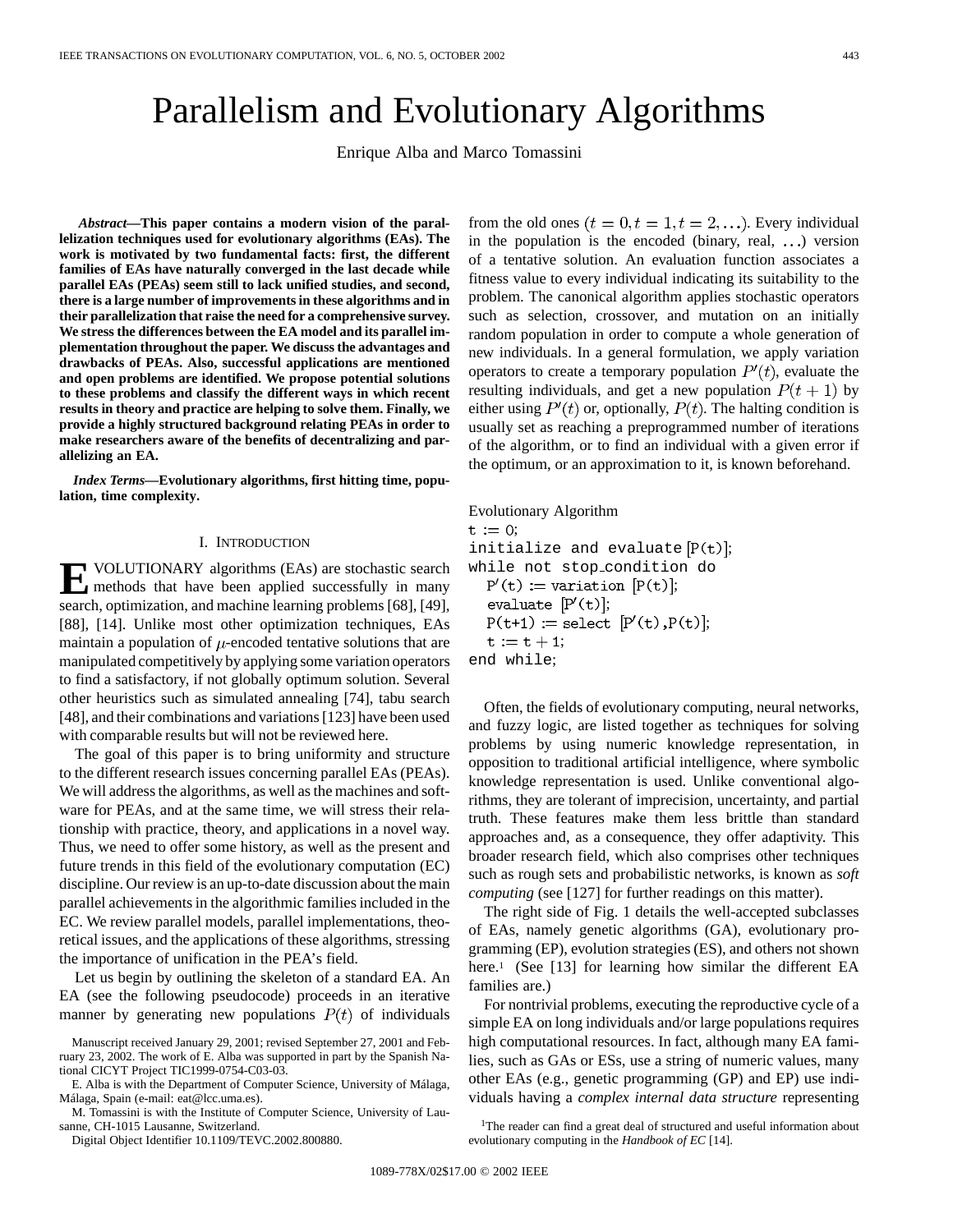

Fig. 1. Soft computing and EAs.

the problem in a more sophisticated way (e.g., a symbol tree). In general, evaluating a fitness function for every individual in order to compute its quality as a solution is frequently the most costly operation of the EA. Consequently, a variety of algorithmic issues are being studied to design efficient EAs. These issues usually consist of defining new operators, hybrid algorithms, parallel models, and so on. We develop our work in one of such research lines consisting in using parallel models of EAs. In this field, there exists a large number of implementations and algorithms, although not much effort has been devoted to the algorithm design. We can find in [118] a first attempt at designing algorithms in the framework of the PAPAGENA European project; also, in [9], a software engineering point of view for PEAs can be found.

But efficiency and design are not the only important issues with PEAs [64]. First of all, PEAs are naturally prone to parallelism, since most variation operations can be easily undertaken in parallel. Using a PEA often leads to not only a faster algorithm, but also to a superior numerical performance. However, the truly interesting observation is that the use of a *structured population*, that is, a spatial distribution of individuals, either in the form of a set of islands [126] or a diffusion grid [81], [116], is the responsible of such benefits. As a consequence, many authors do not use a parallel machine at all to run structured-population models, and still get better results than with serial traditional EAs [54].

In classical PEA studies (e.g., in PGAs [26]), it is assumed that the model maps directly onto the parallel hardware, thus making no distinction between the model and its implementation. However, once a structured-population model has been designed, it can be implemented in any monoprocessor or parallel machine. This conception (see Section IV) of model versus implementation raises several questions. First, any EA can be run in parallel, although high efficiency is not always possible [17]. Second, analyzing PEAs suggests the necessity of using a complex and heterogeneous test suite [133] (e.g., multimodal, deceptive, and epistatic problems). Third, special care must be taken to ensure that the experiments will be replicable to allow future extensions. Finally, some questions are open in relation to the physical, numerical, and parallel execution of the models. We must notice that additional parameters are needed to determine the search in a PEA, thus requiring further research to understand their importance.

PEAs have deserved several reviews in the past that can be used for tracking their evolution in time. (See, for example, [26], [1], [5], [21].) We now turn to justify the *contributions* and the distinctive aspects of the present work with respect to previous similar review work. We think that this review represents an original way of presenting the material that is scattered in many places to practitioners of the EA field. It carefully separates models from implementations, and accurately describes suitable computing environments and communication paradigms taking into account modern trends in distributed systems. This, to our knowledge, has never been done before in a single place. Moreover, theoretical aspects are described in a readable way and with many key references, something that has also been overlooked in the past, since theory is quite new and empirical considerations were preferred in previous reviews. To this, we add a very broad spectrum of related information that includes a section on nonuniform PEAs, the seldom discussed concept of speedup, and an effort to include EAs other than GAs. All this has not been considered in existing previous work.

The organization of this paper is as follows. First, we offer a summary of the most important milestones in the PEA history. Then, *panmictic*, i.e., the standard model in which the whole population is dealt with as a single pool of individuals, and structured EAs (where some partition of the single pool is undertaken) are discussed from a unified viewpoint. Next, the implementation of EAs on parallel machines is presented by discussing hardware, software, and algorithmic alternatives for building an efficient PEA. A further section is devoted to the theoretical advances relating structured and PEAs, including a discussion of speedup in PEAs. Finally, several PEA classifications are given to offer a full overview of the state of the art. Future trends and open problems are identified throughout, and a carefully chosen bibliography is referenced to guide the reader.

## II. HISTORY

The intrinsically parallel and distributed nature of EAs did not escape the attention of early researchers. Holland [68] offered some steps toward defining a parallel computing architecture for reproductive plans. In fact, the first ideas about using multiple competing subpopulations can be traced back to the work of Bossert [19] who proposed them as a procedure to improve diversity and delay stagnation. However, although the main ideas were understood, the technology of parallel and distributed computing was in a primitive stage in the 1960s. It was, therefore, difficult to create practical implementations and simulations. The field had to wait until the early 1980s for suitable parallel implementations to appear. Grefenstette [59] was one of the first in examining a number of issues pertaining to the parallel implementations of GAs in 1981. Grosso [61] is another early attempt to introduce parallelism through the use of a spatial multipopulation model. This was followed by more systematic studies by Cohoon, Tanese, Pettey and Leuze, Gorges-Schleuter and Mühlenbein, and Manderick and Spiessens. Tanese [125] and Cohoon [30] employed the novel (at the time) hypercube parallel architecture by placing subpopulations at the hypercube nodes. For ES, Rudolph [105] implemented one of the first distributed models. For EP, Duncan [38] was an important milestone. The early work of Pettey and Leuze [97] is also significant because it was the first in trying to model multipopulation GA dynamics theoretically.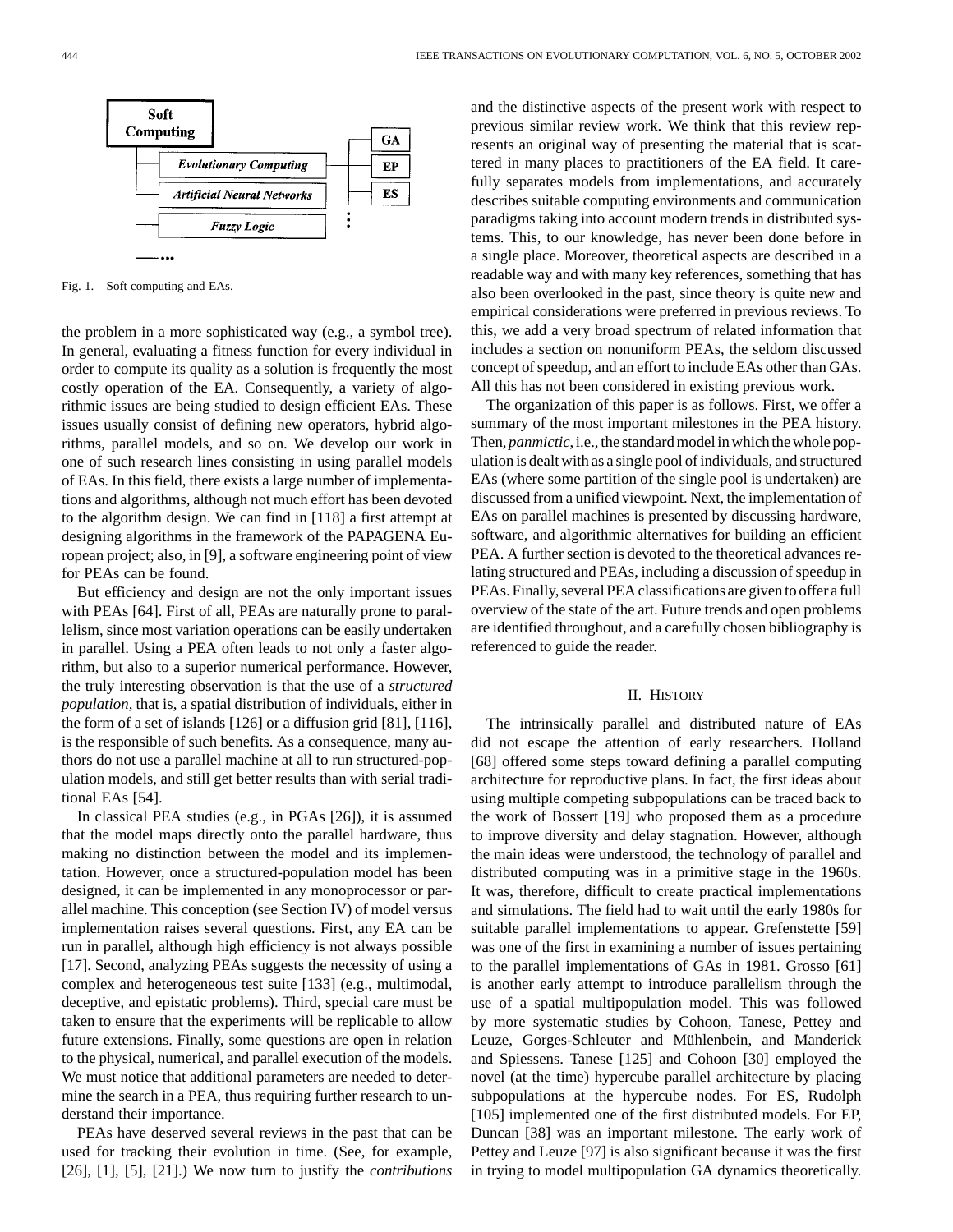

Fig. 2. Panmictic EAs: from steady state to generational algorithms.

All these studies pertain to what has been called a coarse-grain or island model (see Section IV). Another related spatial model was popularized by early work of Gorges–Schleuter [55]. It is called a diffusion, cellular, or fine-grained model (see Section IV) and is based on a spatially distributed population in which genetic interactions may only take place in a small neighborhood of each individual. Related work was done at the same time by Manderick and Spiessen [81].

#### III. PANMICTIC EVOLUTIONARY ALGORITHMS

In EC, it is customary to find algorithm families in which the population structure is panmictic (see Section I). Thus, selection takes place globally and any individual can potentially mate with any other. The same holds for the replacement operator, where any individual can potentially leave the pool and be replaced by a new one. A different (decentralized) selection model exist in which individuals are arranged spatially, therefore giving place to *structured EAs* (see Section IV). Most other operators, such as recombination or mutation, can be readily applied to these two models.

There exist two popular classes of panmictic EAs having different granularity at the reproductive step [122]. The first one is called a "generational" model, in which a whole new population of  $\lambda$  individuals replaces the old one (right part of Fig. 2, where  $\mu$  is the population size). The second type is called "steady" state," since usually one or two new individuals are created at every step of the algorithm and then they are inserted back into the population, consequently coexisting with their parents. In the mean region, there exists a plethora of selection models generically termed as "generation gap" algorithms, in which a given percentage of the individuals are replaced with the new ones. Clearly, generational and steady-state selection are two special subclasses of generation gap algorithms.

Centralized versions of selection are typically found in serial EAs, although some parallel implementations have also used it. For example, the *global parallelism* approach evaluates in parallel the individuals of the population while still using a centralized selection performed sequentially in the main processor guiding the base algorithm [76]. This algorithm is the same as the sequential one, although it is faster, especially for time-consuming objective functions. Usually, the other parts of the algorithm are not worth parallelizing, unless some population structuring principle is used (see Section IV).

Most PEAs found in the literature utilize some kind of spatial disposition for the individuals, and then parallelize the resulting chunks in a pool of processors. We must stress at this point of the discussion that parallelization is achieved by first structuring the panmictic algorithm and then parallelizing it. This is why we distinguish throughout the paper between structuring populations and making parallel implementations, since the same structured EA can admit many different implementations. In fact, we have just drawn some ideas as to how panmictic EAs can be parallelized. Section IV is devoted to explaining different ways of structuring the populations. The resulting model can be executed in parallel or not, although some structured models suggest a straightforward parallel implementation.

#### IV. STRUCTURED EAs

There exists a long tradition in using structured populations in EC, especially associated to parallel implementations. Among the most widely known types of structured EAs, the *distributed* (dEA) and *cellular* (cEA) algorithms are very popular optimization procedures [5].

Decentralizing a single population can be achieved by partitioning it into several subpopulations, where island EAs are run performing sparse exchanges of individuals (dEAs), or in the form of neighborhoods (cEAs). These two EA types, along with a panmictic EA, are schematically depicted in Fig. 3.

In dEAs, additional parameters controlling when migration occurs and how migrants are selected/incorporated from/to the source/target islands are needed [17], [126]. In cEAs, the existence of overlapped small neighborhoods helps in exploring the search space [16]. These two kinds of EAs seem to provide a better sampling of the search space and improve the numerical and runtime behavior of the basic algorithm in many cases [10], [54].

The main difference in a cEA, with respect to a panmictic EA, is its decentralized selection and variation. In cEAs, the reproductive loop is performed inside every one of the numerous individual pools. In a cEA, one given individual has its own pool of potential mates defined by neighboring individuals; at the same time, one individual belongs to many pools. This one-dimensional (1-D) or two-dimensional (2-D) structure with overlapped neighborhoods is used to provide a smooth diffusion of good solutions across the *grid*. We mentioned a 2-D grid of individuals due to its generality [108]. A cEA can be implemented in a distributed memory MIMD computer [84], although its more natural implementation is on a SIMD computer (see some well-accepted computer architecture descriptions in Section V-A and also Fig. 5).

A dEA is a multipopulation (island) model performing sparse exchanges of individuals among the elementary populations. This model can be readily implemented in distributed memory MIMD computers, which provides one main reason for its popularity. A migration policy controls the kind of dEA being used. The migration policy must define the island topology, when migration occurs, which individuals are being exchanged, the synchronization among the subpopulations, and the kind of integration of exchanged individuals within the target subpopulations. The advantages of a distributed model (either running on separate processors or not) is that it is usually faster than a panmictic EA. The reason for this is that the run time and the number of evaluations are potentially reduced thanks to its separate search in several regions from the problem space. A high diversity and species formation are two of their well-reported features.

In Fig. 4, we plot a three-dimensional (3-D) representation of structured algorithms based on the number of subpopulations, the number of individuals in each one, and the degree of interaction among them.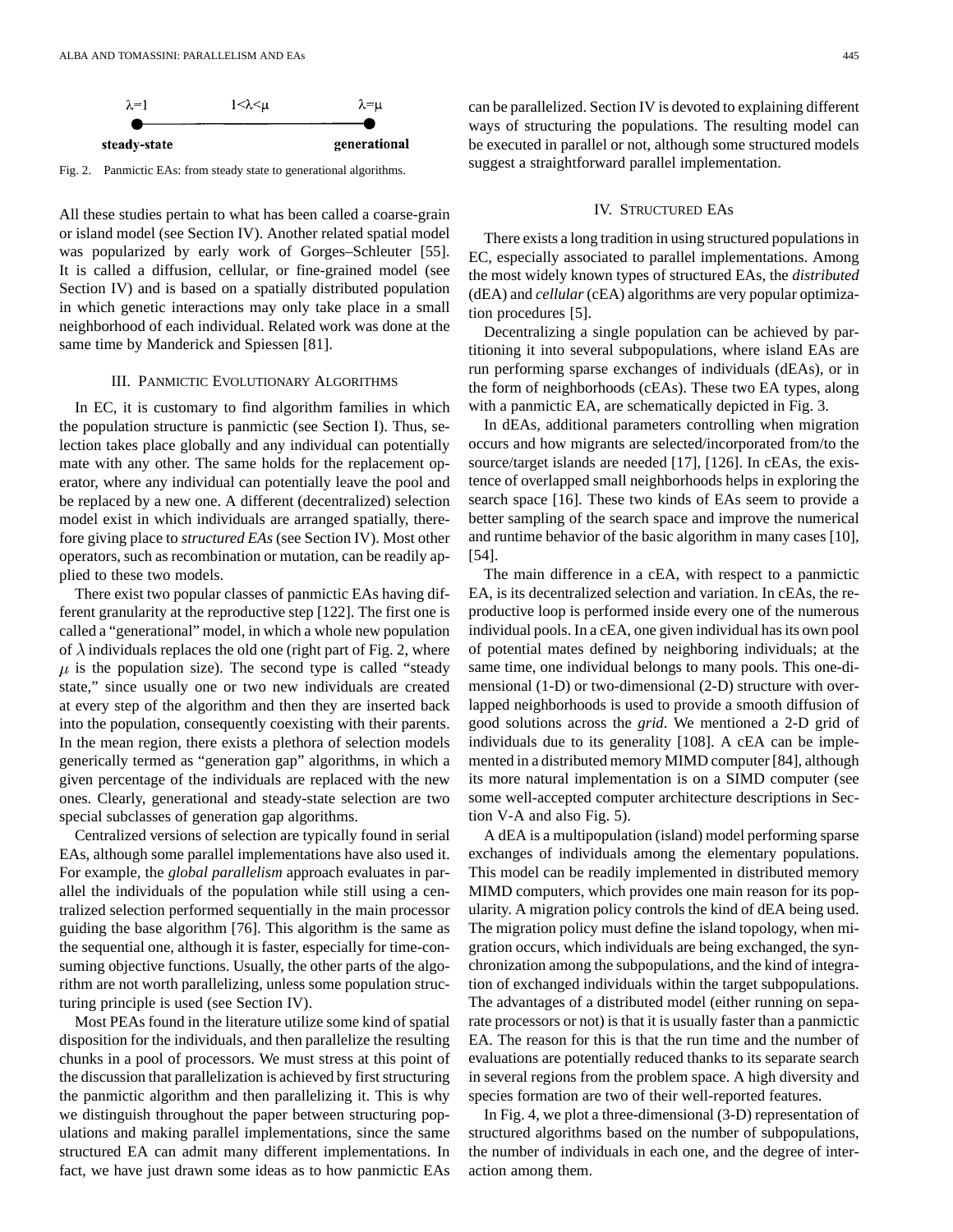

Fig. 3. A panmictic EA has all its individual's black points in the same population and, thus, (a) each of them can potentially mate with any other. Structuring the population usually leads to a distinction between (b) dEAs and (c) cEAs. These latter models are usually implemented on MIMD and SIMD machines (see Fig. 5), respectively, although nothing prevents other kinds of implementations.



Fig. 4. Structured-population EA cube.



Fig. 5. Flynn's taxonomy for computer architectures. (a) SISD architecture. (b) SIMD architecture. (c) MIMD architecture.

While a dEA has a large subpopulation, usually much larger than one individual, a cEA has typically one single individual in every subpopulation. In a dEA, the subpopulations are loosely coupled, while for a cEA they are tightly coupled. Additionally, in a dEA, there exist only a few subpopulations, while in a cEA there is a large number of them. We use this cube to provide a generalized way for classifying structured EAs; we include panmictic EAs in it to clarify the figure. However, the points in the cube indicating dEA and cEA are only "centroids"; this means that we could find or design an algorithm that can be hardly classified as belonging to one of such two classes of structured EAs because its depends strongly on the selection of the values in each axis of the algorithm.

#### *A. Nonstandard Structured EA Models*

So far, we have made the implicit hypothesis that the genetic material, as well as the evolutionary conditions, such as selection and recombination methods, were the same for all the individuals and all the populations of a structured EA. Let us call these algorithm types *uniform*. If one gives up some of these constraints and allows different subpopulations to evolve with different parameters and/or with different individual representations for the same problem, then new distributed algorithms may arise. We will name these algorithms *nonuniform* parallel or dEAs. Tanese did some original work in the field and was the first in studying the use of different mutation and crossover rates in different populations [125]. Another more recent example of this class is the *injection island GA* (iiGA) of Lin *et al.* [78]. In an iiGA, there are multiple populations that encode the same problem using a different representation size, and thus different resolutions in different islands. The migration rules are also special in the sense that migration is only one-way, going from a low- to a high-resolution node. According to Lin *et al.*, such a hierarchy has a number of advantages with respect to a standard island algorithm. A similar hierarchical topology approach has been recently used in [112] with some differences such as real-coded GAs and two-way migration. The purported advantages are: no need for representation conversion, better precision, and better exploration of the search space using a nonuniform mutation scheme.

A related proposal has been offered by Herrera *et al.* [66]. Their *gradual distributed real-coded GA* involves a hierarchical structure in which a higher level nonuniform distributed GA joins a number of uniform distributed GAs that are connected among themselves. The uniform distributed GAs differ in their exploration and exploitation properties due to different crossover methods and selection pressures. The proposed topology is the cube-connected cycle in which the lower level distributed GAs are rings at the corners of the cube and rings are connected at the higher level along the edges of the cube. There are two types of migration: a local one among subpopulations in the same lower level distributed GA and global migrations between subpopulations belonging to different lower level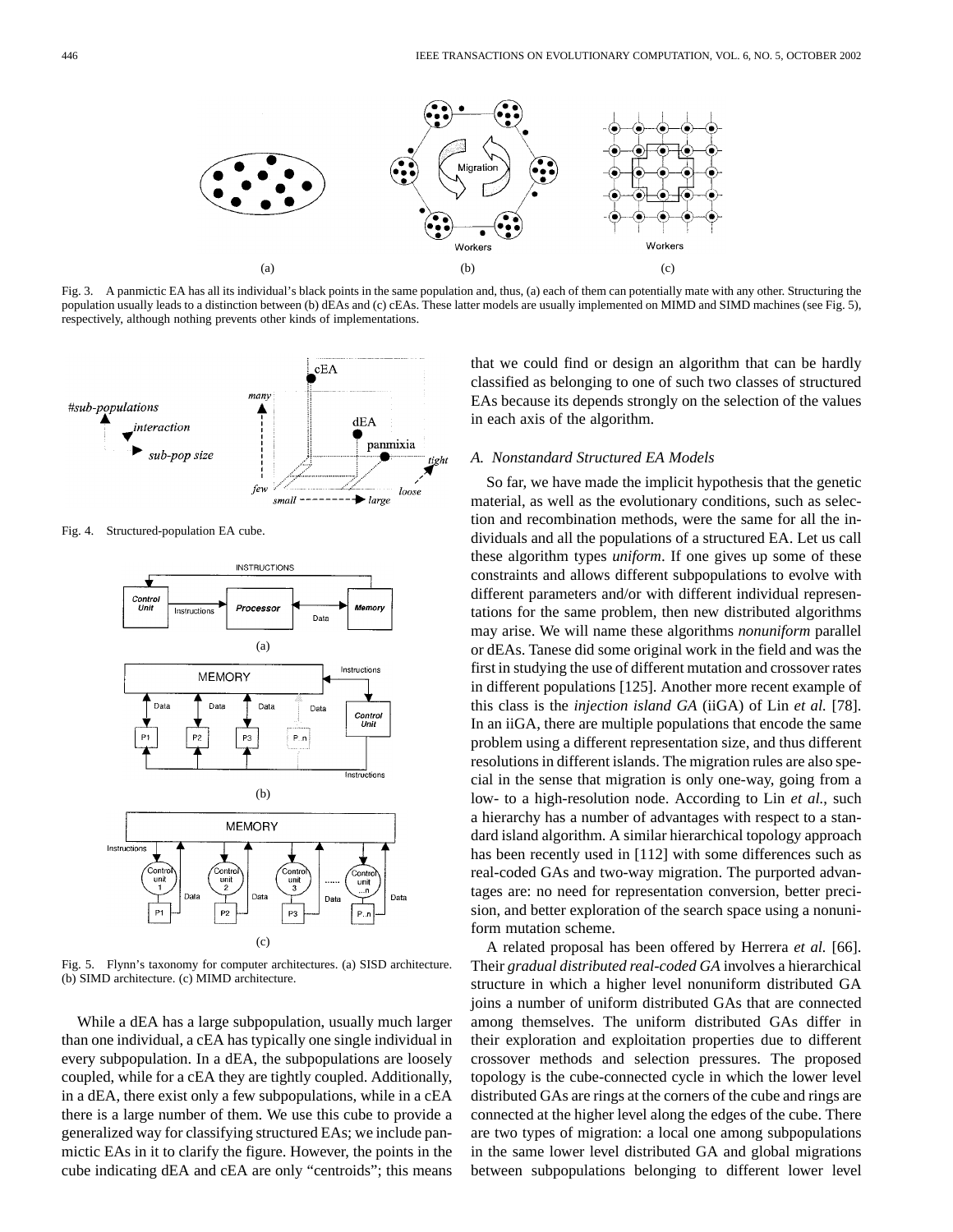distributed GAs. According to [65], the proposed scheme outperforms other distributed GAs on the set of test functions that were used in the paper.

In biological terms, different semi-isolated populations in which evolution takes place at different stages and with different, but compatible, genetic material makes sense: it might also be advantageous for EAs. Genetic programming, in particular, might benefit from these ideas, since the choice of the function and terminal sets is often a fuzzy and rather subjective issue.

Another class of nonstandard PEAs is given by *coevolutionary* approaches. The most well-known example is Hillis' method for finding minimal sorting networks by simulated evolution [67]. Hillis' approach consisted in a massively parallel cellular algorithm in which there are two independent pools or populations, each evolving according to a standard GA on the same grid. One population, the "hosts," represents sorting networks, while the other pool, the "parasites," represents test cases. The fitness of the sorting networks is given by measuring how well they sort the test cases provided by the parasites at the same grid location. Conversely, the parasites are scored according to how well they find flaws in the corresponding sorting networks. An "arms race" thus takes place that is beneficial for the evolution of the pseudoecology, resulting in exceptionally good sorting networks, very close to the best-known hand-made solution.

Another interesting coevolutionary variation of the cellular model is Sipper's *cellular programming algorithm* [114]. Cellular programming has been used extensively to evolve cellular automata for performing computational tasks and is based on the topological coevolution of neighboring cellular automata rules.

#### V. PEAs

In this section, our goal is to present a structured vision of the architecture, software tools, and parallel implementations of EAs. Therefore, Sections V-A to V-C are devoted to these three issues. Section V-E, discussing speedup and PEAs, is included because of the relevance of this measure in any domain relating to parallel algorithms.

#### *A. Parallel Computer Architectures: An Overview*

Parallelism can arise at a number of levels in computer systems: the task level, instruction level, or at some lower machine level. The standard model of Flynn is still widely accepted for classifying computer architectures [69]. But the reader should be aware that it is a coarse-grain classification. For instance, even today's serial processors are, in fact, parallel in the way in which they execute instructions, as well as with respect to the memory interface and many parallel architectures are hybrids of the base classes. For a comprehensive treatement of the subject, the reader is referred to Hwang's text [69]. Flynn's taxonomy is based on the notion of instruction and data streams. There are four possible combinations, conventionally called single instruction, single data stream (SISD), single instruction, multiple data stream (SIMD), multiple instruction, single data stream (MISD), and multiple instruction, multiple data stream (MIMD). Fig. 5 schematically depicts the three most important model architectures.

The SISD architecture corresponds to the classical monoprocessor PC or workstation.

In the SIMD architecture, the same instruction is broadcast to all processors. The processors operate in lockstep, executing the given instruction on different data stored in their local memories (hence the name single instruction, multiple data). The processor can also remain idle, if this is appropriate. SIMD machines exploit spatial parallelism that may be present in a given problem and are suitable for large, regular data structures. If the problem domain is spatially or temporally irregular, many processors must remain idle at a given time step, with the ensuing loss in the amount of parallelism that can be exploited.

In the MIMD class of parallel architectures, multiple processors work together through some form of interconnection. Different programs and data can be loaded into different processors, which means that each processor can execute different instructions at any given point in time. Of course, the processors will usually require some form of synchronization and communication in order to cooperate on a given application. This class is usually the most useful one, and most commercial parallel and distributed architectures belong to it.

There has been little interest in the MISD class since it does not lend itself to readily exploitable programming constructs. Systolic arrays belong to this class and are used in specialized applications such as signal processing.

Another important design decision is whether the system memory spans a single address space or it is distributed into separated chunks that are addressed independently. The first type is called *shared memory*, while the latter is known as *distributed memory*. This is only a logical subdivision that is independent of how the memory is physically built. In shared memory multiprocessors, all data are accessible by all the processors. This poses some design problems for data integrity and efficiency. Fast cache memories next to the processors are used in order to speed up memory access to often-used items. Cache coherency protocols are then needed to ensure that all processors see the same value for the same piece of data.

Distributed memory is also a popular architecture for multicomputers, which is well suited to most parallel workloads. Since the address spaces of each processor are separate, communication among processors must be implemented through some form of message passing. Networked computer clusters belong to this class. The drawbacks are that parallel computing performance is limited by high communication latencies and by the fact that the machines may have different workloads and are possibly heterogeneous. But these problems can be overcome, to a large extent, by using networked computers in dedicated mode with a high-performance communication network. In addition to the well-known fast-Ethernet networks, many other communication networks belonging to this class of low-latency high-performance systems can be created by using ATM or even Myrinet networks, allowing fast bit-transfer rates (150 Mb/s and 2 Gb/s, respectively).

Finally, we should not forget that the World Wide Web provides important infrastructures for distributed computation. Harnessing the Web or some other geographically distributed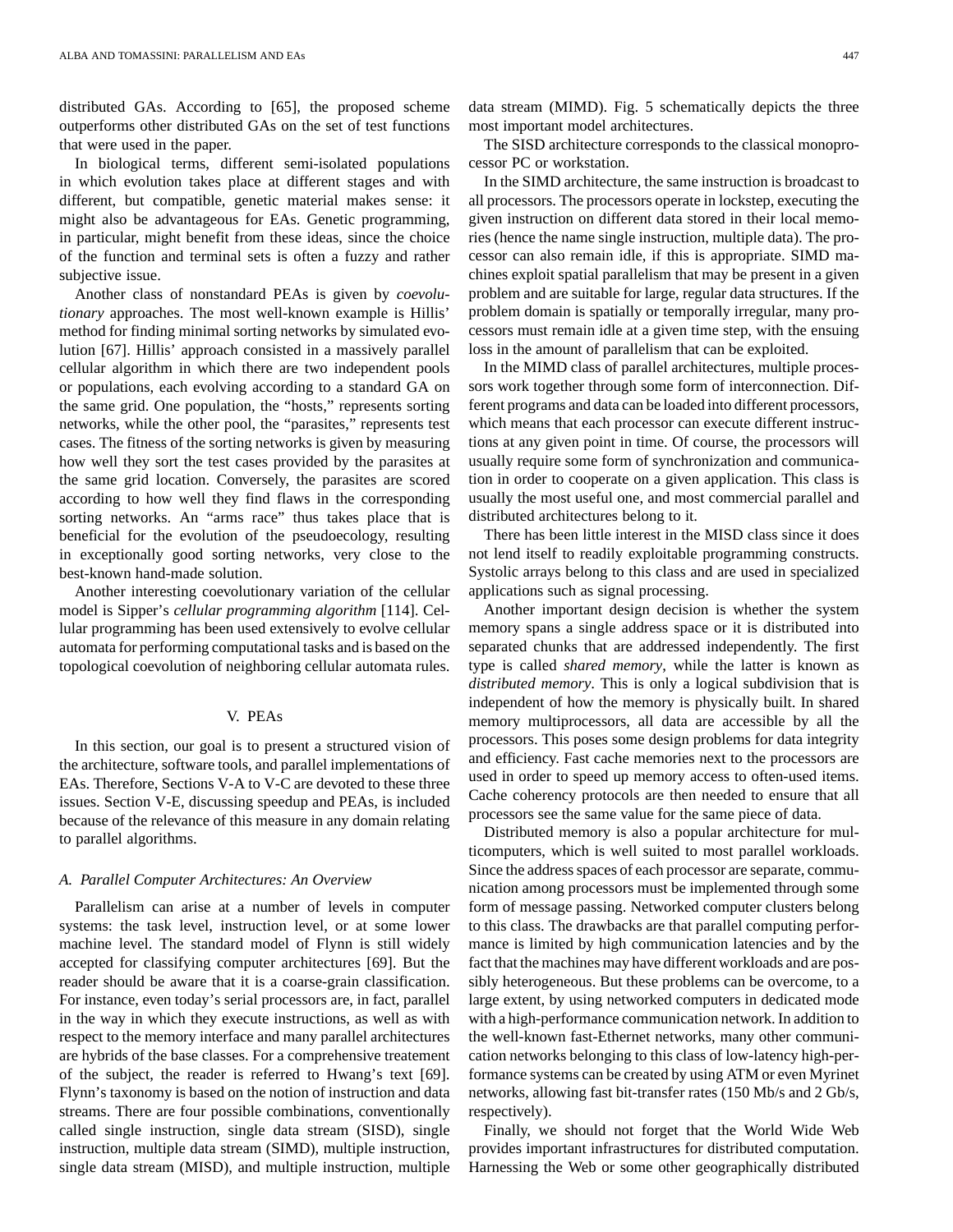computer resource so that it looks like a single computer to the user is called *metacomputing*. The concept is attractive, but many challenges remain (see Section V-B).

Instead of describing the many special architectures and programming constructs that have been used for PEAs, in Section V-B we center the discussion on those parallel and distributed programming models that are independent of the particular hardware architecture, essentially those based on message passing in distributed memory architectures.

#### *B. Tools for Parallelizing an EA*

Here, we review some popular communication tools for implementing a PEA. Almost all the PEA toolkits are implemented by using the message passing model of communication, since it naturally allows profiting from multicomputers having distributed memory which are the most usual hardware found in universities and research institutes.

In the message passing model, processes in the same or on physically different processors communicate by sending messages to each other through a communication medium, such as a standard or specialized network connection. The two basic primitives are *send* and *receive* routines. In its simplest form, *send* specifies a local data buffer that is to be transmitted, and a receiving process identifier, usually in a different address space than that of the sending process. A *receive* operation usually specifies the sending process and a local data buffer into which the incoming data is to be stored. Together, a *send/receive* pair effects a memory-to-memory copy and an implicit process synchronization operation.

We include in the discussion basic tools such as sockets and more sophisticated environments, such as parallel virtual machine (PVM), message passing interface (MPI), Java, common object request broker architecture (CORBA), and Globus that provide a much richer set of functionalities than a simple message passing service. Section V-B9 is devoted to compare them from the point of view of PEAs.

*1) Sockets:* The BSD socket interface (see e.g., [31]) is a widely available message-passing programming interface. A set of data structures and  $C$  functions allow the programmer to establish full-duplex connections between two computers with TCP for implementing general purpose distributed applications. Also, an unreliable service over UDP (and directly over IP) is available for applications needing such a facility. Synchronous and asynchronous parallel programs can be developed with the socket application programmer's interface (API), with the added benefits of common availability, high standardization, and complete control over the communication primitives. But programming with sockets is error-prone and requires understanding low level characteristics of the network. Also, it does not include any process management, fault tolerance, task migration, security options, or other features usually requested by modern parallel applications.

*2) PVM:* The PVM [119] is a software system that supports the message-passing paradigm and permits the utilization of a heterogeneous network of parallel and serial computers as a single general and flexible concurrent computational resource.

PVM offers a suite of user interface primitives for communication and other chores. Application programs are composed of *components*that are subtasks at a moderately large level of granularity. The advantages of PVM are its wide acceptability and its heterogeneous computing facilities, including fault-tolerance issues and interoperability [120]. Managing a dynamic collection of potentially heterogeneous computational resources as a single parallel computer is the real appealing treat of PVM. Despite its advantages, PVM has recently begun to be unsupported (no further releases), and users are shifting from PVM to more efficient paradigms, such as MPI.

*3) MPI:* The MPI is a library of message-passing routines [45] similar to PVM but more complete. The MPI API was defined in the mid-1990s by a large group of people from academia, government, and industry. The interface reflects people's experiences with earlier message-passing libraries, such as PVM. The goal of the group was to develop a single library that could be implemented efficiently on the variety of multiple processor machines. MPI has now become a *de facto* standard, and several implementations exist, such as MPICH and LAM/MPI.2

The MPI functions support process-to-process communication, group communication, setting up and managing communication groups, and interacting with the environment. In addition, wide-area-network (WAN) facilities will be provided for MPI users in the near future.

*4) Java-Remote Method Invocation (RM)I:* The implementation of remote procedure calls (RPC) in Java is called Java-RMI [70]. RPC allows invoking of remote services in a transparent fashion and, therefore, is a natural step for programmers having "sequential" habits. The RMI in Java allows an application to use a remote service with the added advantages of being platform-independent and able to access the rest of the useful Java characteristics when dealing with distributed computing and the Internet in general.

The client/server model used by Java-RMI is, however, somewhat slow in the current implementations of Java, at least for scientific calculations, an especially important consideration when dealing with optimization algorithms.

*5) CORBA:* Although many systems currently deal with multithreaded, parallel, and/or distributed programs, some higher level research is devoted to how to glue together existing or future applications so they can work seamlessly in a distributed environment. Software systems that provide this glue have come to create the term "middleware," from which CORBA is one of the best known examples [129]. CORBA is based on object-oriented technologies. CORBA is a collection of specifications and tools to solve problems of interoperatibility in distributed systems.3

CORBA is especially important because it is growing on the application side rapidly; it allows clients to invoke operations on distributed objects without concern for object location, programming language, operating system, communication protocol, or hardware.

*6) Globus:* Globus is a new, extremely ambitious project to provide a comprehensive set of tools for building metacomputing applications [46]. Globus thus builds upon, and vastly

3[Online] Available: http://www.omg.org

<sup>2[</sup>Online] Available: http://www.mcs.anl.gov/mpi/mpich and http://www. mpi.nd.edu/lam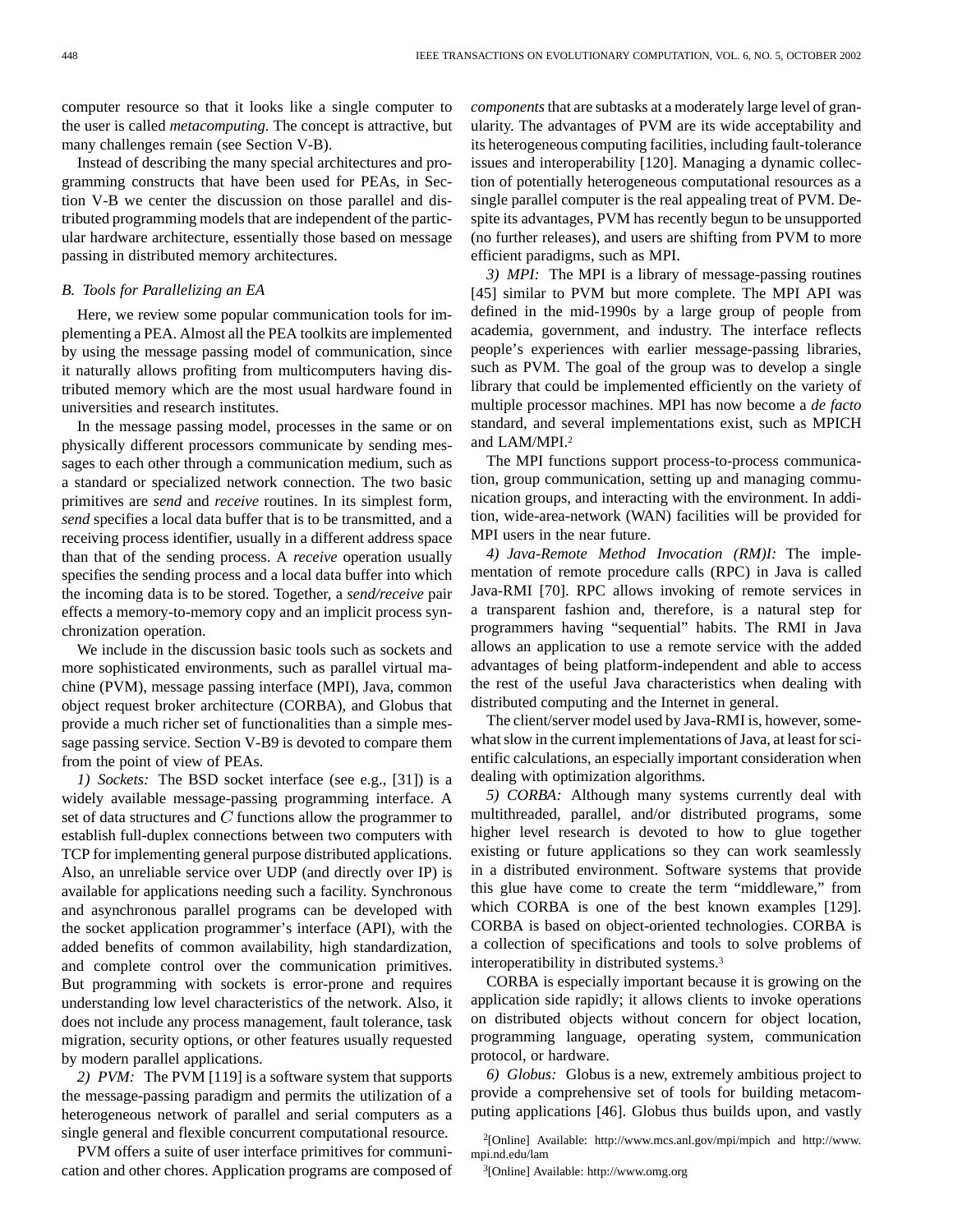extends, the services provided by earlier systems such as PVM, MPI, and Legion [60].

The Globus toolkit consists of several modules that are used to help to implement high-level application services. One such service is what is called an Aadaptive wide-area resource environment (AWARE). It will contain an integrated set of services, including "metacomputing enabled" interfaces to an implementation of the MPI library, various programming languages, and tools for constructing virtual environments (CAVEs).4

*7) OpenMP:* OpenMP is a set of compiler directives and library routines that are used to express shared-memory parallelism.5 The OpenMP API was developed by a group representing the major vendors of high-performance computing hardware and software. Fortran and C++ interfaces have been designed, with some efforts to standardize them. The majority of the OpenMP interface is a set of compiler directives. The programmer adds these to a sequential program to tell the compiler what parts of the program to execute concurrently, and to specify synchronization points. The directives can be added incrementally, so OpenMP provides a path for parallelizing existing software. This contrasts with the Pthreads and MPI approaches, which are library routines that are linked with and called from a sequential program, and which require the programmer to manually divide the computational work.

*8) Internet-Based PEAs:* To support the idea of the rapid evolution of PEA's technologies, we are including this section to deal with the new issues relating PEAs and the Internet as the new natural platform for computing. Basically, the Internet is a new domain for PEAs characterized by: 1) the large amount of available (dedicated or not) machines; 2) large heterogeneity of operating systems and configurations; and 3) the set of communication protocols, access restrictions, and failure conditions that need to be taken into account.

Some of the considerations for running a PEA in a general WAN also hold in the Internet domain, but there are other added difficulties for performing PEAs in Internet. Some of them are the access and potential failure of geographically distant machines computing in parallel and the dynamic load balancing needed by some solution techniques. Also, there exists considerable influence of the Internet features on the numeric behavior of the algorithms and the difficulty of implementing really efficient algorithms in Internet. The latter is a challenging research line: researchers must report not just that an algorithm is viable, but also address its competitiveness with other algorithms.

Despite the numerous problems, some Internet algorithms exist that are facing such tasks for the first time. For example, in [27], the author develops and tests a distributed GP (DGP) program written in Java with an architecture specially devised to deal with Internet. DGP has been tested by running, in parallel, clients and servlets on heterogeneous machines available on tje Internet; also, it has been compared with traditional GP and LAN-distributed GP on various problems. A free distribution exists with graphical interface and the preliminary results show that this alternative is feasible and even performs a better search than other techniques on the tested problems.

Also, much still must be said as to new Internet technologies. We here spread some seminal ideas about what the new trends will be. First, involving Extensible Markup Language (XML) in algorithm definition (parameters) and information exchanges is a clearly desirable use of new technologies. This will help in unifying different implementations and could allow different researchers to interact through generic XML connectors.

Next, there is an obvious extension of present PEAs with respect to new languages such as C# and J# (the .NET version of Java). Deploying existing algorithms in these platforms is a clear way of achieving larger impact in final users with Microsoft Windows technology. Finally, using some of the multilanguage support for*Simple Object Access Protocol (SOAP)* will help in developing optimization repositories in Internet for remote access to developed algorithms.6 Some of these ideas are being used in our own and other's projects,<sup>7</sup> while still much must be said about the efficiency and real use of these systems; in addition, some running projects such as DREAM<sup>8</sup> are developing high abstract environments for optimization and artificial life in the Internet.

*9) Comments on These Communication Tools and PEAs:* Although a number of PVM and socket implementations exist for PEAs, future trends will have to deal with the Internet as a pool of computational resources. Many problems arise when a PEA has to be implemented on a heterogeneous WAN linking computers with different operating systems. Some of these requirements are:

- transparent exchanges of data types in the Internet;
- remote execution and tracing;
- security issues (firewalls, proxies, etc.) relating access, data communication, and process execution;
- process migration between clusters for PEA applications which are time-consuming (real-world problems);
- adaptation to the dynamic behavior of the links and computers involved in the execution of the PEA;
- fault tolerance.

All these requirements naturally lead to using Java, MPI, and, maybe in the future, Globus. Despite the advantages of Java for multiplatform execution, communication, and related tasks, the present execution speed of Java for scientific computations could be a drawback for some PEA applications. In fact, there exists some PEA systems such as MARS [124] and the the MALLBA library<sup>9</sup> that account for some of these requirements. A great deal of information on networking and EAs can be found in the NEO server.10

We think that MPI is currently the better choice for implementing large-scale and general-purpose PEAs because of its present and future advantages. In the case that Globus will dominate the metacomputing field, MPI has a bridge to access Globus services. Other communication models such as the one offered by CORBA are also important for implementing PEAs, since computations can be coded in C++ and sophisticated services

<sup>4</sup>See [47] and the Globus Web site for detailed information and current status of the project. [Online] Available: http://www.globus.org

<sup>5[</sup>Online] Available: http://www.openmp.org

<sup>6</sup>For more on Internet technologies: [Online] Available: http://www.w3.org

<sup>7[</sup>Online] Available: http://neo.lcc.uma.es and http://geneura.ugr.es

<sup>8[</sup>Online] Available: http://www.dcs.napier.ac.uk/benp/dream/dream.htm

<sup>9[</sup>Online] Available: http://www.lsi.upc.es/mallba

<sup>10[</sup>Online] Available: http://neo.lcc.uma.es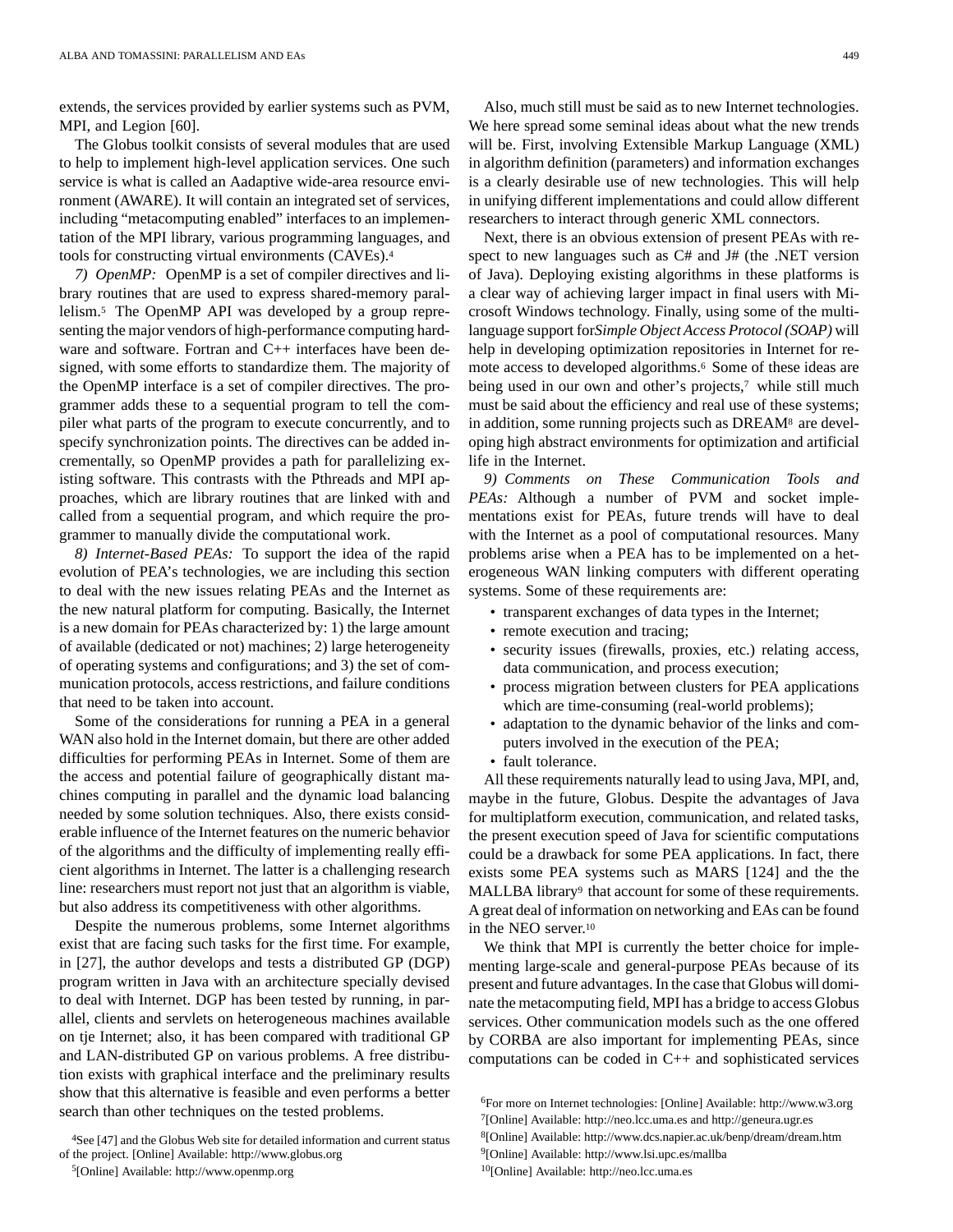

Fig. 6. Different models of PEA: (a) global parallelization; (b) coarse grain; and (c) fine grain. Many hybrids have been defined by combining PEAs at two levels: (d) coarse and fine grain; (e) coarse grain and global parallelization; and (f) coarse grain at the two levels.

can be directly and transparently managed by the object broker system. Although Java-RMI and CORBA provide a very good level of flexibility for PEAs, they are still far from allowing scientific efficient programs to run in a competitive time with C or even C++.

At present, new domains and potentially new research lines are being open because of new protocols such as SOAP for remote method invocation and message passing, or the Microsoft .NET environment, with new interesting programming languages such as C#. Also, integrating XML in PEAs for exchanging data or configuring the algorithms are new possibilities which have become available only in the past two or three years.

Nonetheless, regardless of the degree of sophistication of the tool, each user potentially has different necessities, and thus many users can still benefit from using PVM or other communication libraries for locally managed clusters. In fact, we can find PEAs implemented with almost any of the mentioned parallel programming paradigms, in particular using the more traditional MPI, sockets, and PVM.

## *C. Parallel Implementations of EAs*

Whichever computer and software are being used to build a PEA, a researcher usually pursuits several goals. The expected advantages coming from the parallelization of EAs can be summarized as follows:

- finding alternative solutions to the same problem;
- parallel search from multiple points in the space;
- easy parallelization as islands or neighborhoods;
- more efficient search, even when no parallel hardware is used;
- higher efficiency than sequential EAs, in many cases;
- easy cooperation with other (EA and traditional) search procedures;
- speedup due to the use of multiple CPUs (faster search).

These advantages contrast with the features of other heuristic algorithms which usually impose artificial constraints, which search from only one point to another new point, or which find one single solution at a time, and have a higher probability of getting stuck in local optima than EAs.

Now, let us go back to the study of existing implementations of PEAs. Some of the most well-known parallel implementations are depicted in Fig. 6. *Global parallelization*, shown in Fig. 6(a), provides a panmictic-like evolution with evaluations performed in parallel. This is faster than a sequential panmictic EA and does not require load balancing except in the case of GP, where individuals to be evaluated can be of very different complexity, or in special cases such as some robotics applications, where the evaluation cost of a solution is not constant. Genetic programming can be efficiently parallelized at the fitness-evaluation level by using steady-state reproduction instead of the usual generational algorithm [11], [28]. (See [130] for an example of global parallelism in ES.) Another example of the use of global parallelism for evolving artificial neural networks with EP is given in [103]. The efficiency of global parallelization has been analyzed in [96] for GP and, in a very thorough manner, by Cantú-Paz for GAs [22], where the model is called a master–slave.

*Automatic* parallelism is not presented in this paper, since compilers introducing parallel search in a sequentially written algorithm are rare in the EC field. Nonetheless, some automatic parallel Fortran such as Vienna Fortran [18] could be used to provide parallel execution of sequential EAs.

Also, many researchers use a pool of processors to speed up the execution of a sequential algorithm, just because *independent runs* can be made more rapidly by using several processors than by using a single one. In this case, no interaction at all exists between the independent runs. This extremely simple method of doing simultaneous work can be very useful. For example, it can be used to run several versions of the same problem with different initial conditions, thus allowing gathering statistics on the problem. Since EAs are stochastic in nature, being able to collect this kind of statistic is very important.

Neither of the above adds anything new to the nature of the EAs, but the time savings can be significant. In Fig. 6(b), we can also see the popular multipopulation or *island model*, in which several EA subalgorithms run in parallel in a connected mode (by exchanging individuals during their search). This model can have a MIMD implementation in a straightforward way, by mapping every island to one processor. New parameters such as the number of individuals being exchanged, the frequency of migration, the selection/replacement of individuals, and the topology need to be set. Once again, Tanese performed some of the first measurements of the influence of migration frequency and number of individuals exchanged [126]. (See [7], and [22] for further indications of the values to be used for several heterogeneous problem benchmarks in GAs and [43] for GP.)

The *cEA*, shown in Fig. 6(c), is usually parallelized on SIMD machines, since the individual-processor mapping is quite direct [128], [94]. However, nothing prevents one from using a single processor for executing a cEA [6], [54], nor an MIMD implementation [84], [115].

Fig. 6(d)–(f) shows three *hybrid algorithms* in which a twolevel approach of parallelization is undertaken. In the three cases the higher level for parallelization is a dEA (coarse-grain implementation). The model shown in Fig. 6(d) was initially used by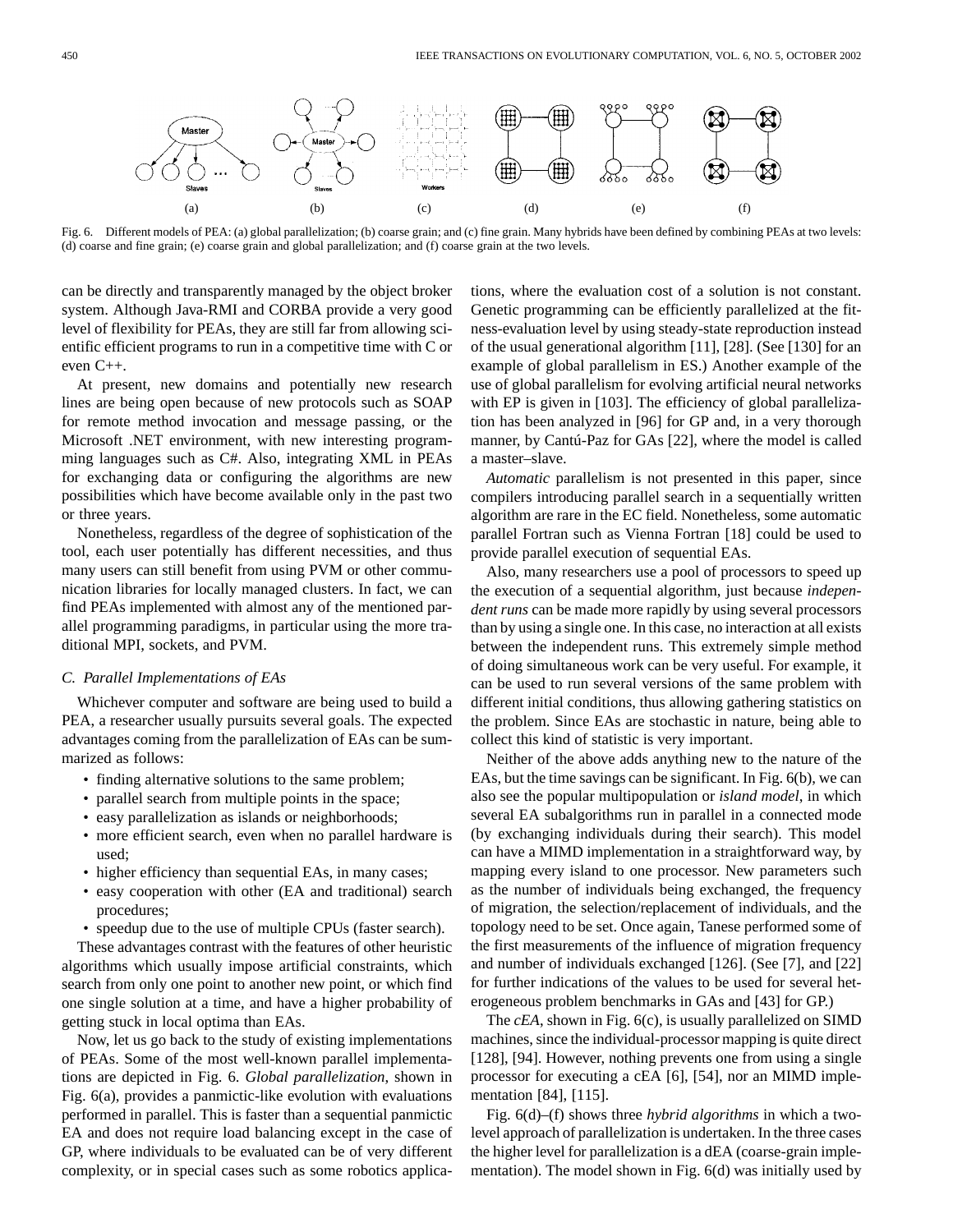[63] and has received some attention in works like [7], [8], [56], and [79]. In this model, the basic islands perform a cEA, thus trying to get the combined advantages of the two models. In Fig. 6(e) (see, e.g., [49]), we have many global parallelization farms connected in a distributed (migration) fashion, thus exploiting parallelism for making fast evaluations and for obtaining separate population evolution at the same time. Finally, in Fig. 6(f), we present several farms of distributed algorithms with a still higher level dEA making migrations among connected farms. Although these combinations may give rise to interesting and efficient new algorithms, they have the drawback of having even more new parameters to account for the more complex topological structure. (See details on this and the rest of models also in [21].)

As we have seen, both panmictic and structured models can be parallelized in many ways, and can be implemented on monoprocessor machines. The classical relationship between distributed/cEAs and coarse-/fine-grain parallelization is thus an artificial one to a large extent, and need not concern any longer.

#### *D. Measuring the Speedup Is Controversial*

Computing the speedup of a parallel algorithm is a well-accepted way of measuring its efficiency. Although speedup is very common in the deterministic parallel algorithms field, it has been adopted in the PEA's field in different flavors, not all of them with a clear meaning. In this section, we will present speedup, discuss its meaning, and several applications for measuring the efficiency of a given PEA.

Our goal is to review and discuss the existing works whose contents are relevant for studying the speedup in PEAs (see Table. I). Let us begin first by revisiting its traditional definition. The well-known definition of speedup (see e.g., [3]) relates the (worst) execution time of the best sequential version  $T_1$  to the (worst) execution time of the parallel version of the algorithm being evaluated on  $m$  processors  $T_m$ 

$$
S_m = \frac{T_1}{T_m}
$$

With this definition, we can distinguish amongst

- sublinear speedup  $S_m < m$ ;
- linear speedup  $S_m = m$ ;
- super-linear speedup  $S_m > m$ .

The first modification which we need to introduce in the standard speedup definition is to consider average times in the ratio. The reason is that EAs are stochastic algorithms in which one single execution is not statistically significant. This means we need to average a given number of statistically independent runs in order to have representative time values

$$
S_m = \frac{\bar{T}_1}{\bar{T}_m}
$$

Even by using average times, the traditional definition remains unclear in the field of EAs, since it makes the assumption of being aware of the best algorithm to solve the problem. We will call it the *strong definition* of speedup (see Table I, type I). Some practical problems arise with this definition. First, it is

TABLE I TAXONOMY OF SPEEDUP MEASURES

| L STRONG SPEEDUP                         |
|------------------------------------------|
| IL WEAK SPEEDUP                          |
| A. SPEEDUP WITH SOLUTION-STOP            |
| 1. VERSUS PANMIXIA                       |
| 2. ORTHODOX                              |
| <b>B. SPEEDUP WITH PREDEFINED EFFORT</b> |
|                                          |

difficult, if not impossible, to decide whether or not a sequential EA is the best algorithm, since many times it is the only existing algorithm being tried for the problem (e.g., new applications). Second, in analyzing EAs, it is usual to study a large set of problems; the strong definition requires the researcher to be aware of the faster algorithm solving any of the problems being tackled. This scenario is often not a realistic situation.

These reasons had traditionally led researchers to measure the speedup by comparing their own sequential and parallel algorithms. We will define a *weak definition* of speedup (see Table I, type II) as the extent to which it is possible that a different algorithm exists (probably not an EA) that solves the problem faster in sequential mode. This definition will allow us to compare our PEA against well-known sequential EAs, therefore studying the speedup without needing to involve nonEAs in the analysis.

The next important point relating a weak definition is the stopping criterion. Speedup could be studied by imposing a *predefined global number of iterations* both to the sequential and to the PEA. We call this a measure of type II.B (Table I). In general, we dislike this kind of measure, since it compares two algorithms that are working out solutions of different fitness (quality), thus breaking the fundamental statement of being "solving" the same problem with the "same" precision. This stopping criterion can be useful in some other situations where, e.g., the same effort is allocated to different algorithms to compare their final error, but not when speedup is to be measured. Important papers in this field such as [64] and [23] also make the same considerations we have just pointed out.

Therefore, we need a meaningful and fair termination criterion. The obvious candidate is to stop the comparison of algorithms when a solution of the same quality had been found, usually an optimal solution. We call this an *orthodox weak* definition or type II.A.2 (Table I).

Let us gain a deeper understanding of the orthodox weak definition. One important consideration is the composition of the sequential EA. By following the old-fashioned concept that a "sequential" EA is a "panmictic" EA, we would compare a panmictic (sequential single population) EA with, e.g., a dEA of  $d$ islands, each one running on a different processor. We call this a *versus panmixia weak* comparison (Table I, type II.A.1). But, the algorithm running in one processor is panmictic in this case, while the  $d$  islands that are using  $d$  processors represent a distributed migration model whose algorithmic behavior is quite different from the panmictic one. This could sometimes provoke a very different result for the numerical effort needed to locate the solution, and thus very different search times can be obtained (in general, faster search for the distributed version). In fact, it could lead to obtain a super-linear speedup of a considerably high magnitude, since the dEA running parallel islands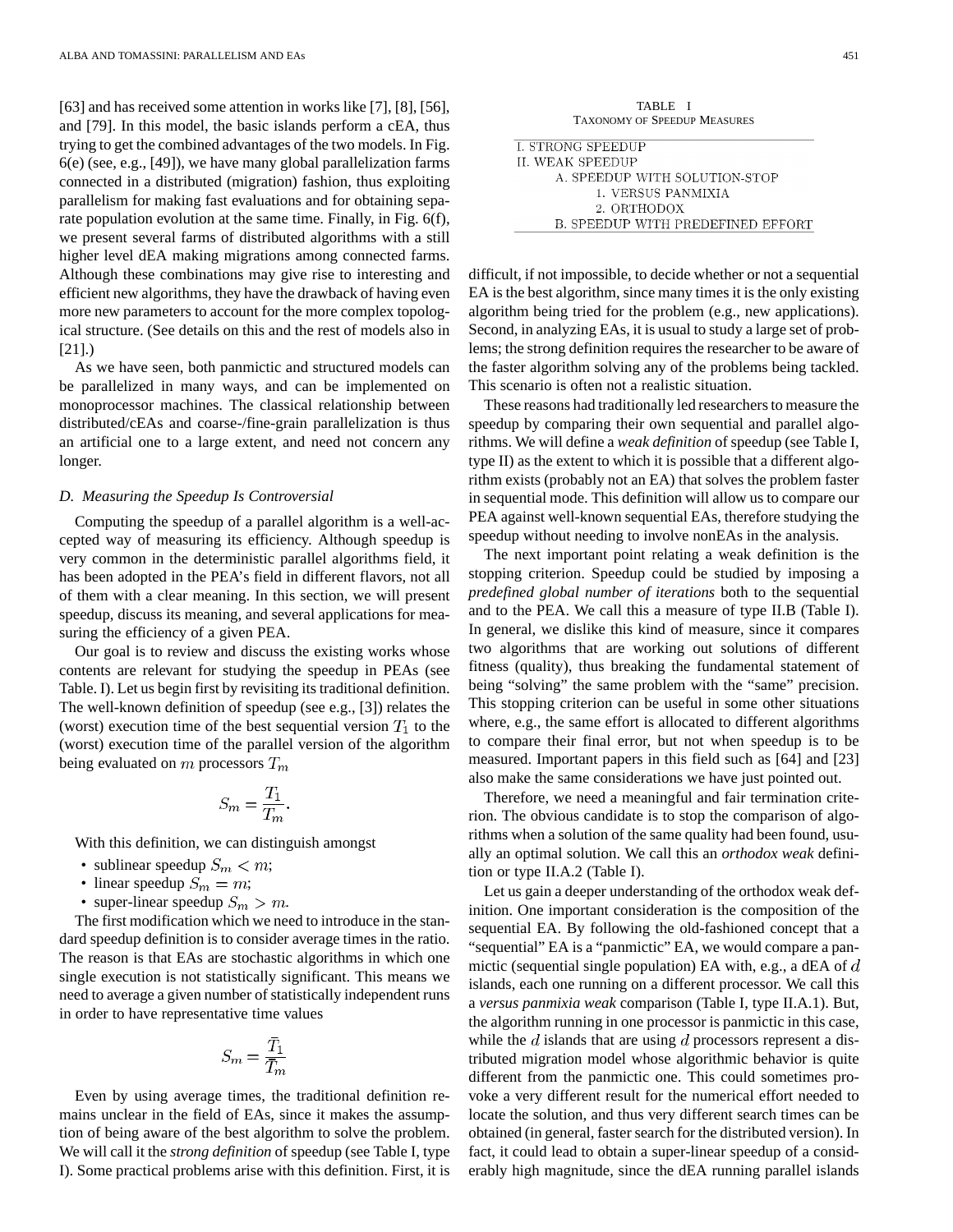can locate a solution more than  $d$  times faster than the panmictic one [8], although this need not always be the case, as has been shown by Punch for certain problems in parallel genetic programming [99].

In order to have a fair and meaningful speedup definition for PEAs, we need to consider exactly the same algorithm (for example, the distributed one with  $d$  islands) and then only change the number of processors, from 1 to  $d$ , in order to measure the speedup (*orthodox weak definition*). In any case, the speedup measure should be as fair and as close to the traditional definition of speedup as possible.

In addition, we must mention an obvious result, namely that adding more processors is not always more efficient for any parallel system. Only some models are scalable (more efficient) with an increasing number of processors.

We now present a striking point. Many authors have analyzed PEAs attending to different criteria, and many of them came out with super-linear speedup when using a parallel machine [12], [17], [113], [62]. After having discussed alternative methods to measure the speedup we have still to address one question: is it really possible, to get super-linear speedup in PEAs? The answer to this question is *yes*. In short, the sources for superlinear speedup are (see [4] for more details):

- the higher chances of finding an optimum by using more processors, due to the intrinsically heuristic multipoint nature of PEAs;
- splitting the global large population into smaller subpopulations that fit into the processor caches provides faster algorithms than using a single main memory;
- the operators work on much smaller data structures, and they do so in parallel, which is an additional source of speedup.

#### VI. EMPIRICAL BEHAVIOR OF PARALLEL EAS

In this section, we summarize some important results for PEAs from a practitioners' point of view. Our aim is to offer some guidelines for researchers dealing with structured EAs, either parallelized or not.

Let us begin with dEAs. Many approaches have been employed in order to discover the best topology for a multipopulation algorithm, especially when the island is a GA. The results are often inconclusive, since sometimes a hypercube is more efficient than a ring, and sometimes a mesh is more/less efficient than the previous ones [17], [24]. The same holds for the migration rate (although quite a small number of individuals seems the best approach) and the migration frequency (although infrequent migration seems to be the best choice). As noted before, leading work on migration rates and frequencies was performed by Tanese [126]. Some additional research has been conducted from a practical point of view for an assorted set of problems and distributed models (e.g., [7]), in which some parameters are set and some others are left free in order to change the behavior of the algorithm. For example, a ring is a good idea since migrations can be made in a constant and small time [23]. Also, by sending one single individual, we are free of tuning the migration frequency to achieve an efficient algorithm [7]. See also [43] and [42] for a consistent set of empirical results on distributed GP concerning the sizing of populations, topologies, and migration rates.

A heuristic conclusion (not valid in every case, of course) is that migrating the best individual in the island might be worthwhile for function optimization, although migration of a random individual can be preferable for combinatorial optimization and highly epistatic problems (parameter correlation), since premature convergence is not enforced in the distributed subalgorithms. This "conquest" effect is a hard problem in complex domains.

With respect to cEAs, it seems appropriate to use a rectangular grid instead of a square one as the default disposition of individuals for problems with intrinsic epistasis [6]. Square grids provide faster evolution for nonepistatic problems [10]. Also, introducing some kind of problem-specific local-search into the cEA is a good idea in order to quickly tune solutions in function optimization, and in general, in order to speed up the convergence, since the basic property of cEAs is that of maintaining a high level of diversity [91].

## VII. THEORY OF PEAs

EC is a relatively novel research field in optimization, learning, and numerous application areas. Many advances have appeared concerning the theoretical foundations of EAs, especially for GAs and ES. However, the results are not conclusive yet and the area is still open.

In order to get a structured picture of the existing theoretical advances and future issues, we proceed to classify them into several subfields in which theory is especially important:

- representation theories;
- operator theories;
- structured algorithms;
- convergence theories;
- fitness landscape theories;
- unification theories:
- working model theories;
- speciation theories and niches.

Among these, structured algorithms, unification theories, and working model theories are directly related to PEAs. The rest can be linked to PEAs, as well as to any other EA.

We define *representation theories*to include all formal explanations that lead to an understanding of the behavior of a given genotype-phenotype mapping. The basic notion of *schema* [68] and *forma* [100] can be included here. These theories help in selecting more appropriate representations for the symbol strings of a given new application. These theories usually relate the behavior of the operators and fitness landscape to the kind of genotype in hands, as just stated in [37] and [44]. Studying the theoretical implications of using an assorted set of representations in a PEA is an open research line.

We call *operator theories* the formal characterizations of the work of variation operators such as recombination, mutation, local search operators, etc. Interesting results in this sense are the definition of uniform crossover [121], the role of mutation [15], and a framework for hybridizing EAs [33]. Operator theories to explain the behavior of the migration just as a new operator that maps the present set of search-points to next one are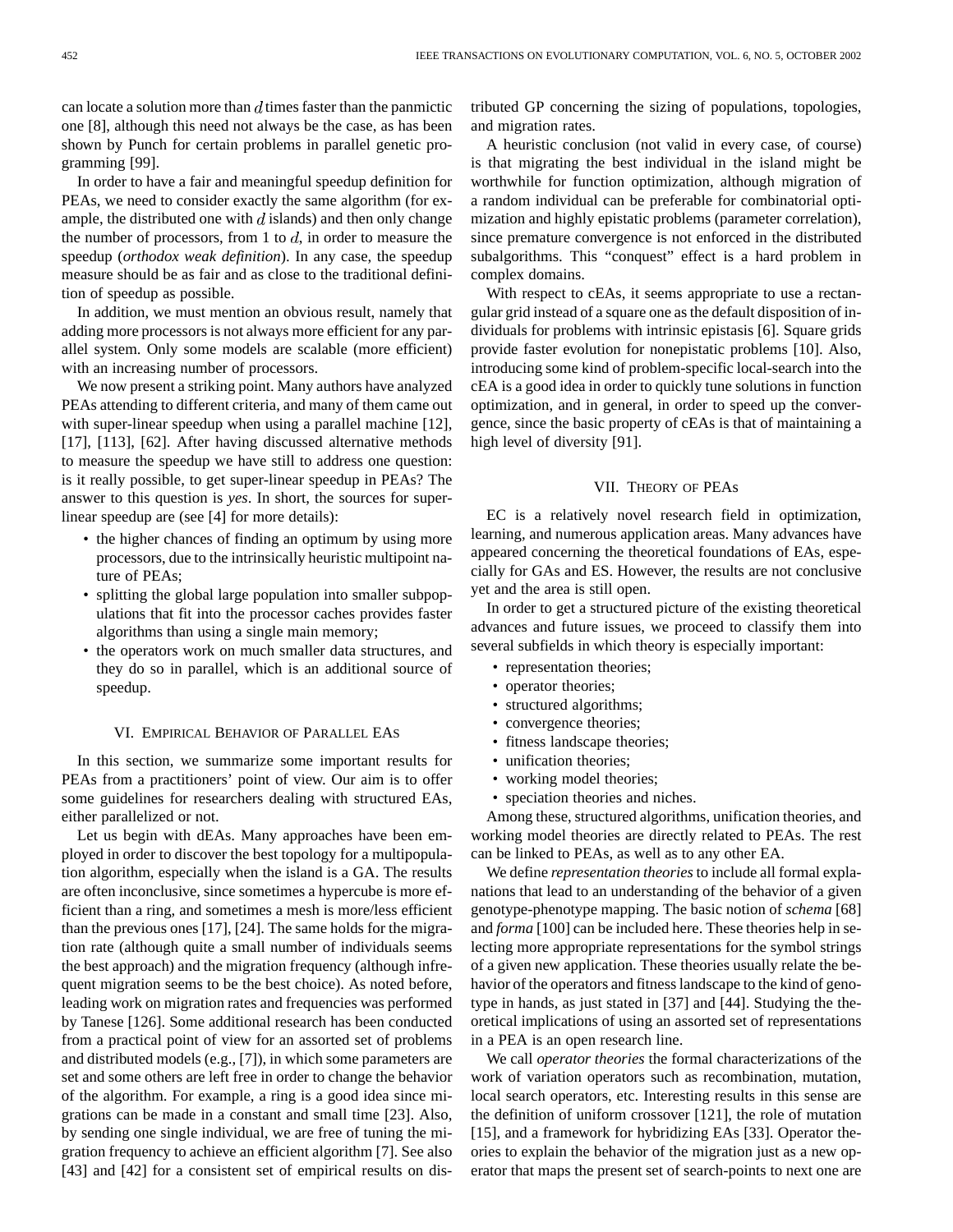sought. Also, defining different sets of operators and/or control parameters for each of the component subalgorithms is an interesting open research line.

Works formalizing *structured algorithms* are especially important for the focus of this paper since there is an important link between using structured populations and running parallel algorithms. Defining how a panmictic algorithm can be extended to a multipopulation distributed algorithm, or how introducing neighborhood locality into the population can enhance the search, are two examples of such results. In multipopulation algorithms, some theoretical advances relating the optimum subpopulation sizes and coupling can be found in [24] and [50]. The similarities between the punctuated equilibrium evolution and the search in a multipopulation algorithm are stressed in [30], while other (experimental) results concerning the degree of interconnection depending on the kind of problem can be found in [7]. Also, the use of a cellular (neighborhood) model has been modeled in [108] to calculate the selection pressure, and in [25] to give some useful statistical measures for tracking and understanding the search of such an EA. A more detailed discussion of these issues is found in Sections VII-A and VII-B.

Some basic *convergence theories* exist for sequential EAs. They are generally useful for calculating convergence rates. Some especially interesting results can be found in relation to the response to selection  $R(t+1)$  in [90], defined by the difference between the population mean fitness of two consecutive generations:  $R(t + 1) = M(t + 1) - M(t)$ . In their paper, the authors provided a very useful tool for analyzing EAs in terms of a new concept called *selection intensity*. Also, important milestones relating takeover regimes in traditional domains like GAs [51] can be included in this class. These theories must be extended to deal with convergence in PEAs, just like the results in [22] in relation to convergence times, deme size, or speedup. Also, an exceptionally interesting work unifying the study of panmictic and structured EAs through the use of hyper-graphs can be found in [117], which additionally helps in predicting takeover times and probabilities.

Some theories relating the *properties of the fitness landscapes* and the search of the EA have been proposed. For example, stochastic reverse hill-climbing allows incorporating into the algorithm explicit information about the landscape with the goal of using this information within some genetic operator [32]. Also, fitness landscapes have been classified, attending to several features in order to help researchers to known how difficult a problem is. In particular, the degree of epistasis in the individuals has been usually considered a criterion to rank problems [93]. The number of optima (multimodality) and the number of local optima in the landscape are two important factors determining the difficulty of a problem. Domains which require locating many optima at the same time [35], managing restrictions [29], dynamic fitness landscapes [52], or having time due dates [72] usually impose some requirements to the kind of operators and fitness measures being used. The information on the fitness landscape can be used statically by selecting the kind of EA beforehand, or alternatively it can be fed somehow into the algorithm at run time in order to adapt the PEA for searching in the more promising regions. In general, PEAs have been developed to cope with these problems, such as [110] for using cEAs in dynamic environments, some works dealing with multimodality and epistasis in dEAs [7] and cEAs [6], and the close relationship between the work of Daida *et al.* [33] on hybridization (i.e., adding problem knowledge to the EA) and granular EAs (i.e., structured EAs).

We refer to *unification theories* as the set of formal descriptions of separate EA models as if they were instances of a higher level metaheuristic. These theories allow, for example, unification of PEAs under a common formalization, showing that coarse-grain, fine-grain, structured, and panmictic EAs can be studied under a common point of view. An example of such theory is the mentioned unified description that Sprave has created for PEAs based on the concept of hypergraphs [117]. By defining the subpopulations (whatever their size is) as vertex in the hypergraphs and their relationships as the edges, structured and panmictic algorithms can be characterized in a natural way. Since PEAs are usually parallel implementations of structured EAs, the behavior of the algorithm can be studied. Furthermore, PEAs could be described after the basic notion of the Adaptive Granulated System, derived from the initial model of Holland [68] for an adaptive algorithm. In addition, unification models for the search with heuristic models in general, or for representation and operators in particular, help in knowledge exchanges [44].

We separately listed the *working models* from the rest of theories since, although they have much to do with them, the working models focus on providing executable versions of the behavioral run-time properties of EAs. Such a model for a sequential GA can be found in [132], where the bases for an executable model of a simple GA are discussed. More sophisticated and even exact models for sequential GAs can be found in [86]. In relation to PEAs, there are similar results that we will discuss in the following sections.

Finally, we must point out that the research performed on PEAs and on *speciation methods* share some similarities [35]. Speciation EAs aim to locate several optima at the same time. To achieve this goal, speciating algorithms explicitly maintain different solution species during the optimization process by applying specific techniques (e.g., *sharing*). PEAs lead naturally and implicitly to creating multiple niches of solution species, just as speciation EAs. However, the latter dynamically allocate a different number of trials and a different fitness value to individuals in every niche. This concentrates effort on more promising peaks, while still maintaining individuals in other areas of the search space. dEAs provide only constant-sized niches, and no fitness changes are associated to any standard parallel model. On the other hand, cEAs allow speciation, e.g., in a grid, but one particular species will eventually take over the whole population if no specific operators are included. Hence, PEAs can be used for multimodal optimization, but they usually need to be combined with specialized operations to deal with *niches* in their traditional acceptation in optimization.

#### *A. dEAs*

Because of established tradition in using distributed models of EAs, many works deal with theoretical issues for dEAs.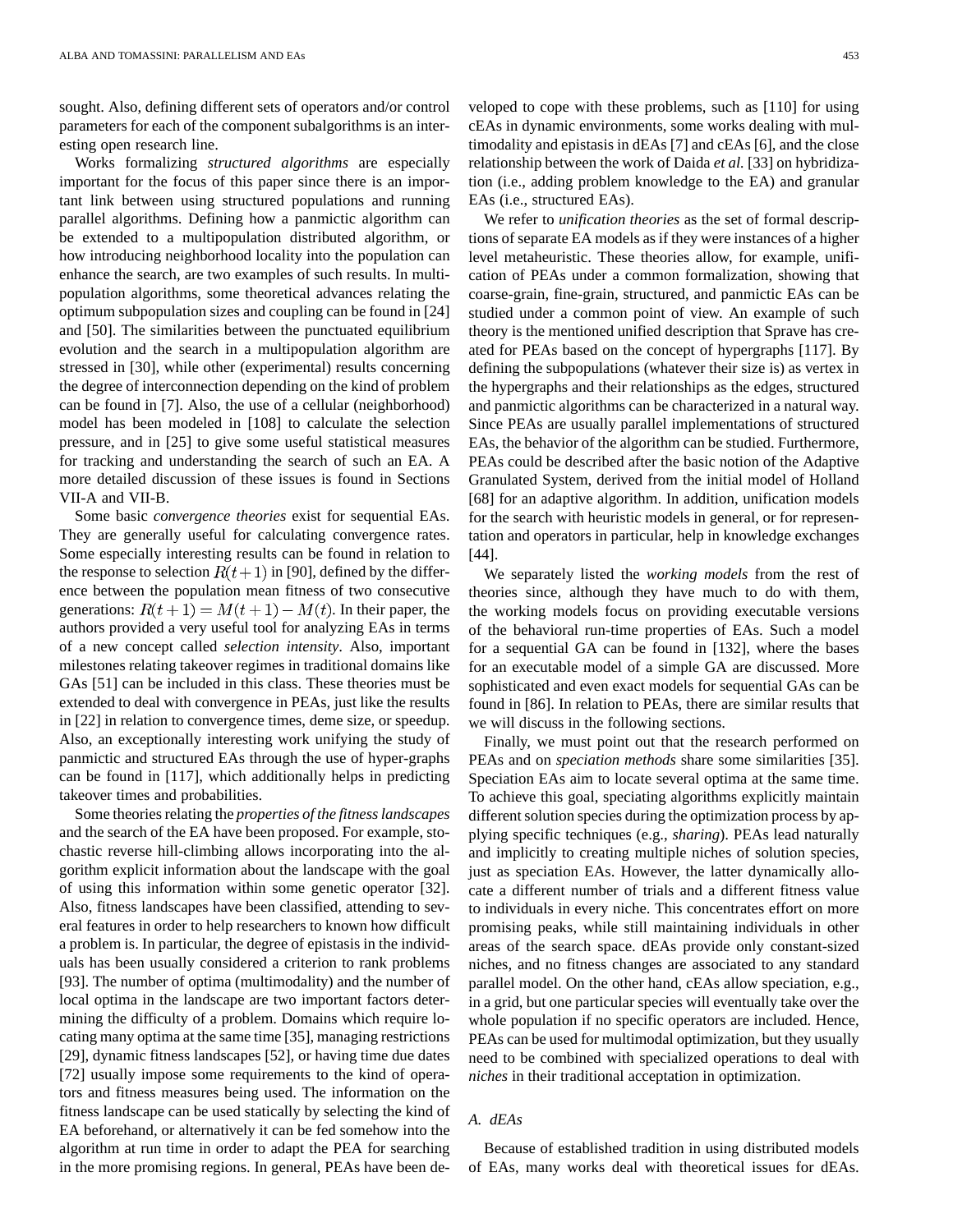We can find these algorithms under different names, such as multipopulation EAs, coarse-grain EAs, island-model EAs, and others. Designing efficient dEAs and understanding their dynamical behavior are difficult problems due to the number of parameters and their nonlinear interactions which are not well understood. Therefore, it would be most useful to have some theory behind the setting of those parameters, a setting which is most often done by empirical trial and error.

Let us begin with early work relating dEAs and the buildingblock hypothesis. The work of Pettey and Leuze [97] was one of the first in stating that a PGA with uniform communications can be expected to allocate trials to schemata in a exponentially increasing (decreasing) fashion, i.e., in a manner consistent with Holland's original schema theorem for sequential GAs. They backed up these results by also undertaking practical application of their theory on De Jong functions [71] and the travelling salesman problem (TSP). The experiments were made with a hypercube multiprocessor containing eight nodes. In the same vein, Munetomo *et al.* [92] relate the decreasing values of the mean fitness of the island model to a decrease in the number of building blocks being processed in parallel. Therefore, they state the importance of maintaining diversity, and propose a special asynchronous migration model for enhancing building blocks management.

Although the main focus of the present review is on PEAs for search and optimization in science and engineering, and not on biological population modeling, it is worth mentioning another early work by Cohoon *et al.* [30], in which it is argued that the success that is often empirically observed in PGAs may be due to a phenomenon similar to punctuated equilibria. Punctuated equilibrium theory states that natural evolution is characterized by long periods of relative stasis, punctuated by periods of geologically rapid change associated with speciation events. According to Cohoon *et al.*, migration between demes can trigger such rapid evolutionary changes. A recent reference to work along these lines by the same group is [83].

The work from Goldberg [50] provided a firmer footing on optimal population sizes for both serial and parallel GAs. He used a figure of merit, the real-time rate of schema processing, in order to calculate the relationship between population size and the elapsed time until convergence for the population. His results suggested the use of small/large populations in serial/parallel implementations of GAs. Also, some recommendations were made for applying and extending the provided theory to problems not covered by the assumptions made in his study.

The most relevant work on the dynamics, convergence, and efficiency of parallel and distributed GAs in the last years has been done by Cantú-Paz and Goldberg. This groundbreaking work is summarized nicely in [22]. In relation to real-time measures for parallel GAs, the contributions in [24] predicting the scalability of parallel GAs are most appealing. First, they compute the optimal number of processors that can be used by different types of GAs in order to determine the optimal number of processors to minimize the execution time. Also, this work offers some bounds for the topology, rate, and frequency of migrations. They assume a model in which migration occurs after convergence of the subpopulations or at every generation, which is not the case in many applications and parallel models where migrations typically occur every few generations. However, they showed that the optimal number of processors  $n$  that minimizes the execution time is directly proportional to the square root of the population size  $\mu$  and the fitness evaluation time  $T_f$ , and inversely proportional to the mean time to communicate with one processor  $T_c$ , as follows:

$$
n = O\left(\sqrt{\frac{\mu T_f}{T_c}}\right)
$$

This formally states that many practical applications can benefit from using large numbers of processors, since these two factors increase as the domain becomes more difficult. The analysis also shows that simply distributing the available individuals into multiple islands without communication does not offer a significant improvement over a panmictic population.

As for the choice of the communication topology, the conclusions of the model are that islands with many neighbors are more effective than sparsely commected demes. This brings forth a tradeoff between computation and communication. Following the model, optimal choices of the degree of the topology that minimizes the total cost can be made [22].

Cantú-Paz also treats the often neglected effect of the choice of migrants and the individual replacement policy and shows that choosing the migrants and replacing according to fitness increases selection pressure and accelerates convergence. All these results, though pertaining to PGAs, should prove useful to pave the way for a more principled study of other PEAs as well.

A work from Niwa and Tanaka [95] performs a Markov chain analysis based on the Wright–Fisher model found in population genetics. The model leads to the computation of the mean convergence time under genetic drift, which is found to be proportional to the population size, with the coefficient being larger with smaller migration rates. Besides and especially, they derived the most effective migration rate for a simplification of the island model GA. In fact, they propose to send one single individual for each generation. They also show that the distributed GA is not only better in managing larger population sizes than the panmictic one, but also in keeping the diversity in population better than usual GAs.

Speedup and convergence results are obviously important, but another fundamental area of research is the characterization of the class of problems for which the use of multiple populations would be beneficial. Whitley *et al.* [134] have presented an abstract model along these lines and made experiments of when one might expect the island model to outperform single population GAs on separable problems. Linear separable problems are those problems in which the evaluation function can be expressed as a sum of independent nonlinear contributions. The authors find indications that partitioning the population may be advantageous in this case. This is a good starting point, but much remains to be done in this area.

# *B. cEAs*

cEAs are a kind of stochastic cellular automata [131], [128] where the cardinality of the symbol alphabet is equal to the number of points in the search space. To our knowledge, the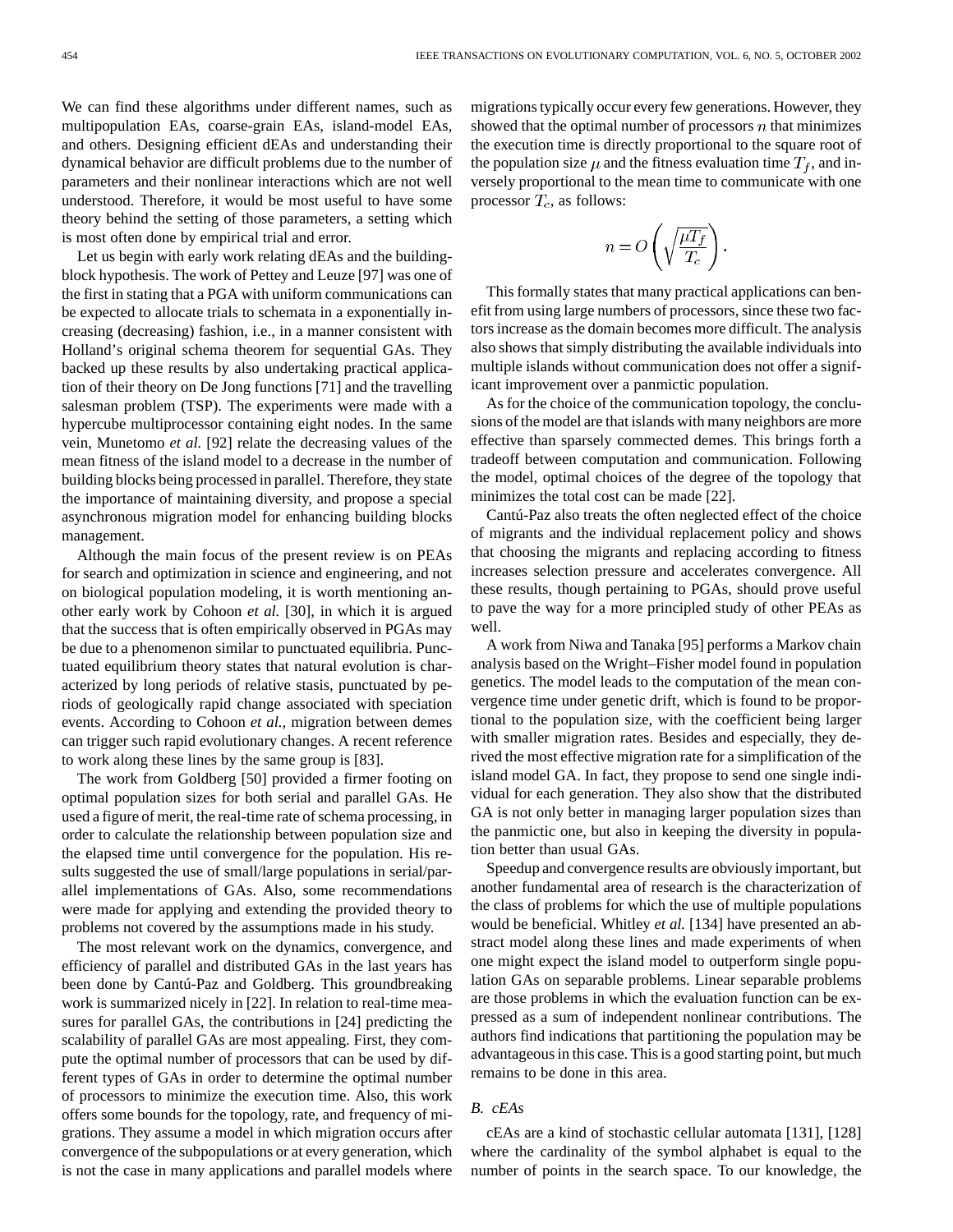only theoretical model of cEAs is the one proposed by Rudolph and Sprave. In [106], they show how cellular GAs can be modeled by a probabilistic automata network and give a proof of complete convergence to a global optimum based on Markov chain analysis. This result was obtained under the assumption that each individual's fitness value in the grid has to be better than a certain threshold which depends on past fitness values and on the current generation number. Local fitness-proportionate selection was used for reproduction, which is not the customary choice for cellular GAs, but has some theoretical advantages. It was also remarked that rather large neighborhood sizes (tens of grid points) were needed for good behavior in the 1–D (ring) case, while subsequent work on 2-D grids (torus) [107] showed that the ideal neighborhood size is much smaller, of the order of five, which confirms the empirical findings of other studies.

Statistical and empirical analyzes of the dynamical behavior of cGAs have been performed by Sarma and De Jong [108] and by Capcarrère *et al.* [25]. Sarma and De Jong's work concentrated on the effect of the neighborhood's size and shape on the selection pressure and on the local selection method. In [108], De Jong and Sarma studied the influence of choosing a particular selection method for use in cellular GAs. Due to the lack of a good model of the dynamics of cellular GAs operating with overlapping neighborhoods, this study is necessarily empirical, making use of repeated measures of the relevant quantities on a number of well-known test functions. Three standard selection algorithms were used: fitness-proportionate, linear ranking, and binary tournament. The cellular GA structure was a 2-D toroidal grid of size  $32 \times 32$  with three different neighborhood shapes with five, nine, and 13 neighbors respectively, which are the most common in practice.

In order to study only the induced selection pressure (without introducing the perturbing effect of recombination and mutation operators) a standard technique is to let reproduction be the only active operator and to monitor the growth rate of the best individual in the initial population. A first remark is that when we move from a panmictic population to a spatially structured one of the same size, the global selection pressure induced on the entire population is qualitatively similar but weaker. In the spatially distributed case it was observed that for all three mentioned neighborhoods the performance of fitness-proportionate selection was inferior to that of linear ranking and binary tournament, with binary tournament being roughly equivalent to ranking as the neighborhood size increases.

To understand why this is so, De Jong and Sarma, using the same initial population for the three selection methods, monitored the actual number of offspring produced by each member of the population. The experiences were repeated a large number of times with different random number seeds in order to estimate the variance due to sampling errors. It was found that fitness-proportionate selection induces a much uniform but weaker global selection pressure than either ranking or binary tournament selection. It is well-known that ranking and binary tournament produce a constant selection pressure independent of the actual fitness values, while proportionate selection is obviously quite sensitive to actual fitness values. In the case of cEAs with small local selection pools, it appears thus that local selection methods based on ranking or binary tournament offer superior performance. In terms of the tradeoff between efficiency and simplicity, De Jong and Sarma conclude that local binary tournament combined with an elitist policy for the replacement of an individual seems to offer the best solution, and this is in qualitative agreement with what other researchers have been doing empirically in the past.

In a subsequent study, Sarma and De Jong [109] performed a more detailed empirical analysis of the effects of the neighborhood's size and shape on the local selection algorithms. Five different neighborhoods with up to 13 neighbors were taken into account and two selection methods were used: fitness-proportionate and linear ranking. Again, the growth rate of the best individual was studied using a 2-D toroidal grid of size  $32 \times 32$ . As in the previous case, it was found that the global selection pressure has the same qualitative behavior in the panmictic case as well as in the grid, but it is weaker in the structured population, with linear ranking being stronger than fitness-proportionate in both cases. The difference in intensity was attributed by Sarma and De Jong to the finite propagation speed of the individuals through the grid in the spatially structured case. In fact, they were able to show that propagation times are closely related to the neighborhood size, with larger neighborhoods giving rise to stronger selection pressures. However, they also found that two neighborhoods having the same linear extension but a different number of neighbors show nearly identical results.

In conclusion, these studies have put the choice of some critical parameters of the cellular model on a firmer and more systematic basis, whereas previous work had been empirical and tentative in character. Along the same lines, the work of Alba and Troya [6] discusses the effect of the ratio depending on the kind of problem, as well as they propose a tunable cEA in which the ratio between the radii can change during evolution. It is worth noting that a similar study has been recently done by Gorges–Schleuter [58] for ES.

Capcarrère *et al.* defined a number of statistical measures that are useful for understanding the dynamical behavior of cEAs. Two kinds of statistics were used: *genotypic* and *phenotypic*. Genotypic measures embody aspects related to the genotypes of individuals in a population. Phenotypic statistics concern properties of individual performance, essentially fitness (see [25] for the exact definitions).

Among the genotypic statistics, quantities that measure how individuals are spatially distributed were defined. One of these is the frequency of transitions, which is equal to the number of borders between homogeneous blocks of cells having the same genotype divided by the number of distinct couples of adjacent cells. In practice, this measures the probability that two adjacent individuals have different genotypes. To measure the genotypic diversit,y the customary population entropy was used, as well as a diversity index, defined as the probability that two randomly chosen individuals have different genotypes. It was shown that there is a relationship between the diversity index and the previously defined frequency of transitions indicator: the diversity index is just the expectation value of the frequency of transitions.

Phenotypic statistics deal with properties of phenotypes, principally fitness. The performance of a population is defined as its average fitness. The diversity at the phenotypic level is cus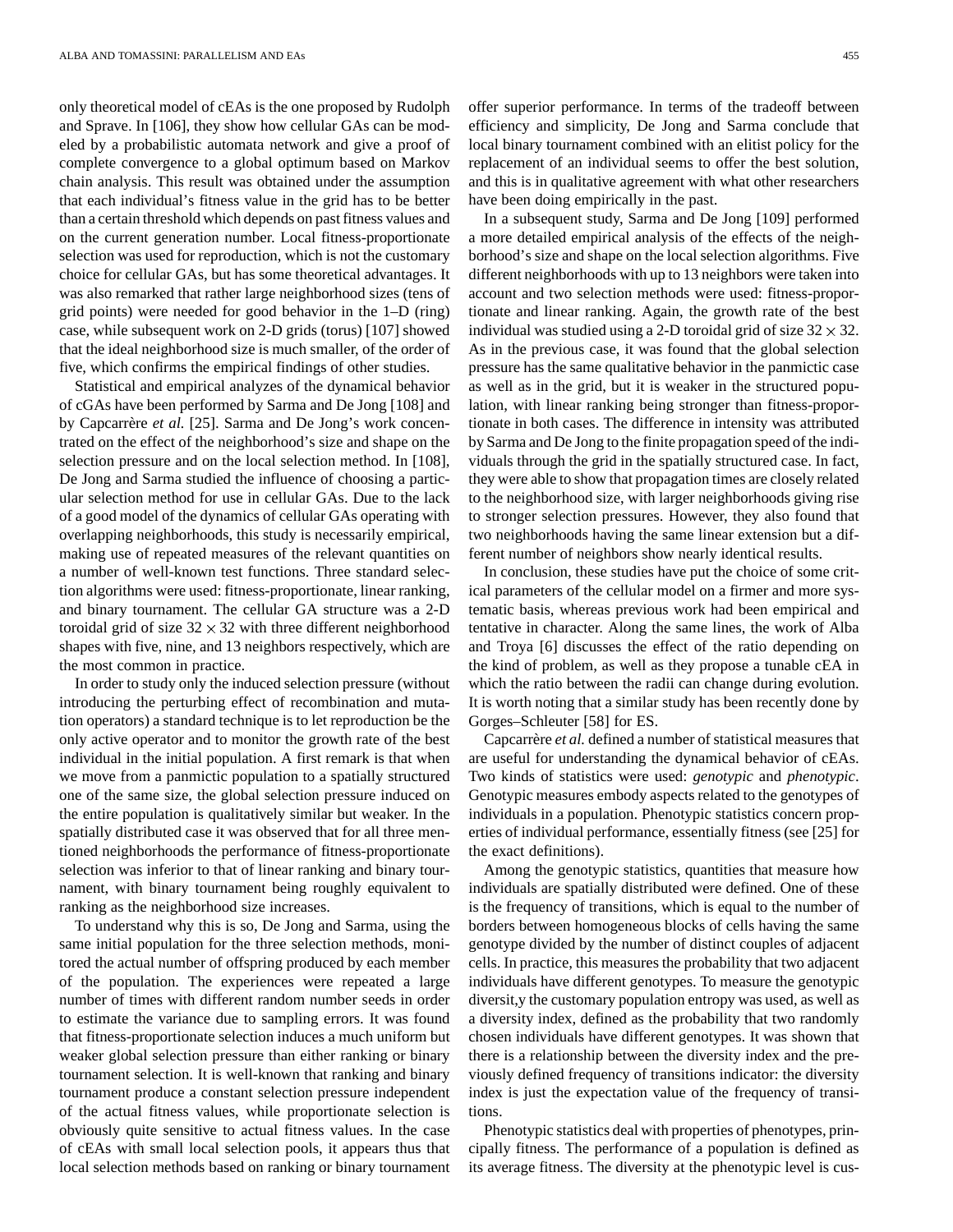tomarily defined as the variance of its fitness distribution and its definition is identical in cellular algorithms and in panmictic EAs. More interesting are the new measures that apply in the cellular case and that do not have a counterpart in the global case. Capcarrère *et al.* defined a new metric called the *ruggedness*, which measures the dependency of an individual's fitness on its neighbor's fitness, giving the fitness correlation between neighboring sites.

## VIII. NEW TRENDS IN PEAs

In this section, we focus on some of the most promising research lines in the field of PEAs. Future achievements should take note these issues.

- *Tackling dynamic function optimization problems (DOP)*: PEAs will have an important role in optimizing a complex function whose optima vary in time (learning-like process). Such problems consist in optimizing a successive set of fitness functions, each one usually being a (high/small) perturbation of the precedent one. Industrial processes, such as real task-scheduling, and daily life tasks such as controlling an elevator or the traffic light system, can be modeled by dynamic systems. Some PEAs, like cEAs [110] and dEAs, can deal with such DOP environments successfully thanks to their natural diversity enhancements and speciation-like features. Since structured EAs keep diversity high, they can react quickly to a change in the environment (optimum location). At the moment of the environmental change, a new fitness function is now to be optimized, and PEAs will find diverse genotypic material to redirect the search toward the new optimum location. This is a natural advantage of these algorithmswithrespecttomostsequentialand/orpanmictic EAs.
- *Developing theoretical issues*: Improving the formal explanations on the influence of parameters on the convergence and search of PEAs will endow the research community with tools allowing to analyze, understand, and customize an EA family for a given problem. Advances relating the number and size of subpopulations and the degree of connectivity between the subalgorithms or neighborhoods will have a special interest. In addition, extending traditional deterministic measures and results to analyze stochastic PEAs will endow this EA branch with a more serious set of tools to characterize them.
- *Relationship between PEAs and other nonEAs*: This is a large area that is important in practice. Comparing PEAs with other search heuristics will allow to interface algorithms coming from different users and with different search properties to work together in order to solve a single complex task in parallel. Of course, there is no *a priori* reason for an EA to be superior to another search technique; and this clearly advocates to employ hybrid techniques to obtain a better algorithm. This is very important from a theoretical and practical point of view, since hybridizing and parallelizing are two growing trends in solving complex problems.
- *Running PEAs on geographically separated clusters*: This will allow a user to utilize sparsely located computational

resources in a metacomputing fashion in order to solve his/her optimization problem. A distinguished example of such a system is to use the Web as a pool of processors to run PEAs for solving the same problem.

• *Benchmarking soft computing techniques*: At present, it is clear that a widely available and large set of problems is needed to assess the quality of existing and new EAs. Problem instances of different difficulty specially targeted to test the behavior of EAs and related techniques can greatly help practitioners in choosing the most suitable EA or hybrid algorithm for the task at hand. Some important classes of problems show epistasis, multimodality, nonstationarity, constrains, and learning processes, all of which are important components of real-life problems.

#### IX. CLASSIFICATION OF PEA IMPLEMENTATIONS

In this section, we discuss briefly the main features of some PEAs by presenting a structured classification from three points of view: by model, by type, and by application.

#### *A. By Model*

Previous research has been conducted on PEA models separately, but much can be gained by studying them under a common viewpoint.

In Fig. 7, we provide a quick overview of different PEAs to point out important milestones in parallel computing with EAs. These "implementations" have rarely been studied as "parallel models." Instead, usually only the implementation itself is evaluated.

Some coarse-grain algorithms like dGA [126], DGENESIS [85], GALOPPS [53], PARAGENESIS [118], and PGA 2.5<sup>11</sup> are relatively close to the general model of migration islands. They often include many features to improve efficiency. Some other coarse-grain models like CoPDEB [2] and GDGA [65] have been designed for specific goals, such as providing explicit exploration/exploitation by applying different operators on each island. Another recent example of this class is the (iiGA) [78], which promotes coding and operator heterogeneity (see Section IV). A further parallel environment that offers adaptation with respect to the dynamic behavior of the computer pool and fault tolerance is MARS, described by Talbi *et al.* in [124].

Some other PGAs execute nonorthodox models of coarse-grain evolution. This is the case of GAMAS [98], based on using different alphabets in every island, and GEN-ITOR II [135], based on a steady-state reproduction.

On the other hand, massive PEAs have been strongly associated to the machines on which they run: ASPARAGOS [55] and ECO-GA [34]. This is also the case of models of difficult classification (although most of the mentioned ones are of difficult classification!) like PEGAsuS [102], SP1-GA [75], or SGA-Cube [40]. As to the global parallelization model, some implementations, such as EnGENEer [104] or PGAPack [76], are available.

Finally, some efforts to construct general frameworks for PEAs are GAME [118], PEGAsuS, and RPL2 [101]. The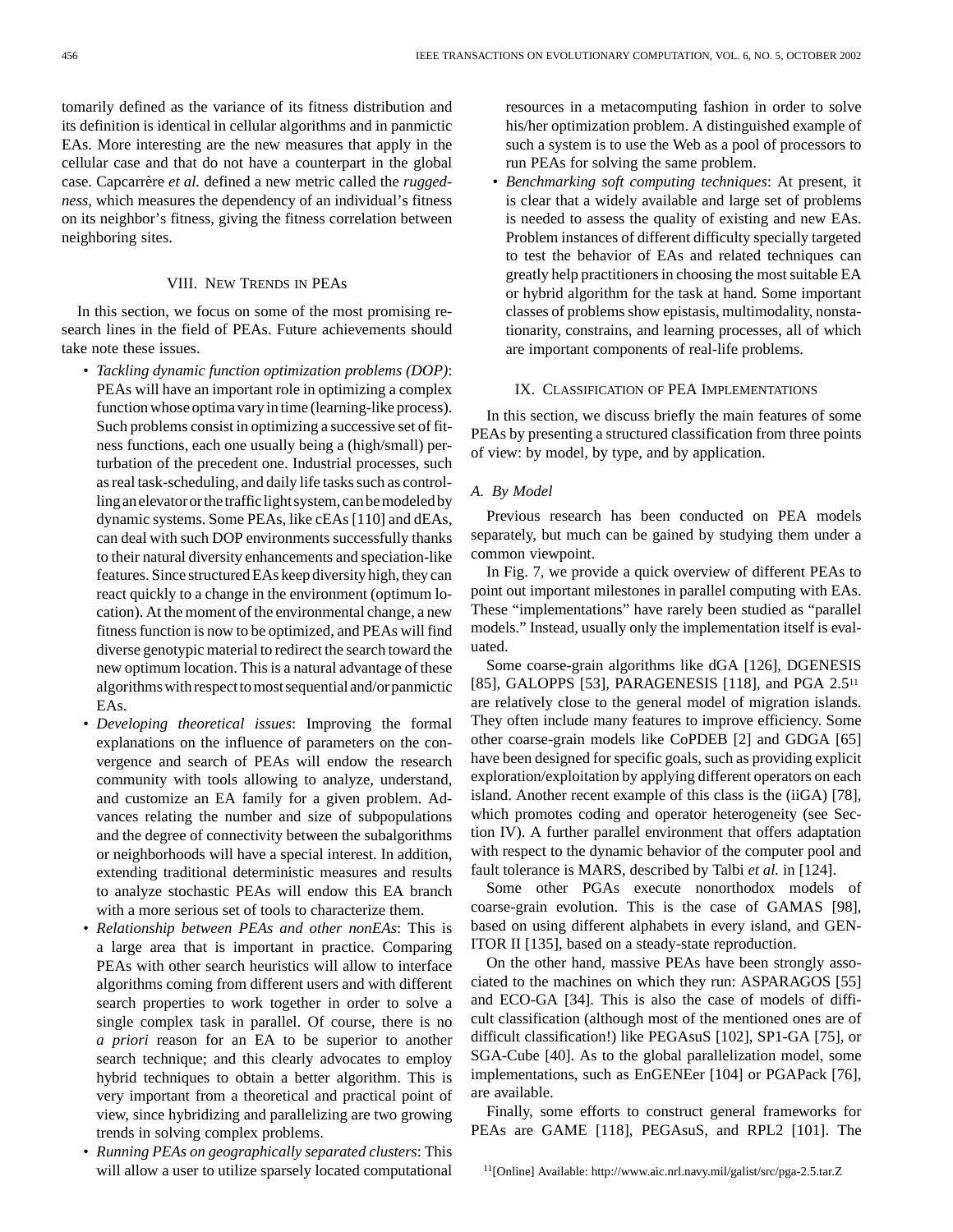|                     | <b>Kind of Parallelism</b>                                         |                        |                              |
|---------------------|--------------------------------------------------------------------|------------------------|------------------------------|
| Parallel GA         |                                                                    | <b>Topology</b>        | <b>Some Applications</b>     |
| <b>ASPARAGOS</b>    | Fine grain. Applies hill-climbing if no improvement                | Ladder                 | TSP                          |
| <b>CoPDEB</b>       | Coarse grain. Every sub-pop. applies different operators           | <b>Fully Connected</b> | Func. Opt. and ANN's         |
| dGA                 | Distributed populations. Studies migration rate and freq.          | Ring                   | <b>Function Optimization</b> |
| <b>DGENESIS 1.0</b> | Coarse grain with migrations among sub-populations                 | Any Desired            | <b>Function Optimization</b> |
| ECO-GA              | Fine grain. One of the first of its class                          | Grid                   | <b>Function Optimization</b> |
| EnGENEer            | Global parallelization (parallel evaluations)                      | Master / Slave         | Various                      |
| GALOPPS 3.1         | Coarse grain. A very portable software                             | Any Desired            | F. Opt. and Transport        |
| <b>GAMAS</b>        | Coarse grain. Uses 4 species of strings (nodes)                    | Fixed Hierarchy        | ANN, Func. Opt.,             |
| <b>GAME</b>         | Object oriented set of general programming tools                   | Any Desired            | TSP, Func. Opt.,             |
| <b>GDGA</b>         | Coarse Grain. Admits explicit exploration/exploitation             | Hypercube              | Func. Opt. (floating p.)     |
| <b>GENITOR II</b>   | Coarse grain. Interesting crossover operator                       | Ring.                  | Func. Opt. and ANN's         |
| <b>HSDGA</b>        | Hierarchical coarse and fine grain GA. Uses E.S.                   | Ring, Tree, Star,      | <b>Function Optimization</b> |
| iiGA                | Injection island GA, heterogeneous and asynchronous                | Node Hierarchy         | <b>Function Optimization</b> |
| <b>PARAGENESIS</b>  | Coarse grain. Made for the CM-200 (1 ind. $\Leftrightarrow$ 1 CPU) | Multiple               | <b>Function Optimization</b> |
| PeGAsuS             | Coarse or fine grain. High-level programming on MIMD               | Multiple               | Teaching and Func. Opt.      |
| PGA                 | Sub-populations, migrate the best, local hill-climbing             | Circular 2D Ladder     | Func. Opt. and TSP           |
| PGAPack             | Global parallelization (parallel evaluations)                      | Master / Slave         | <b>Function Optimization</b> |
| RPL <sub>2</sub>    | Coarse grain. Very flexible to define new GA models                | Any Desired            | <b>Research and Business</b> |
| SGA-Cube            | Coarse Grain. Implemented on the nCUBE 2                           | Hypercube              | <b>Function Optimization</b> |
| SP1-GA              | 128 steady-state islands on an IBM SP1 with 128 nodes              | 2D Toroidal Mesh       | <b>Function Optimization</b> |

Fig. 7. A quick survey of the features of several parallel EAs.

| Application        | <b>Algorithm Oriented</b>                   |                                        |                    | <b>Tool Kits</b>       |  |
|--------------------|---------------------------------------------|----------------------------------------|--------------------|------------------------|--|
| Oriented           | <b>Algorithm Specific</b>                   | <b>Algorithm Libraries</b>             | <b>Educational</b> | <b>General Purpose</b> |  |
|                    | <b>ASPARAGOS</b>                            | EM 2.1                                 | GA Workbench       | EnGENEer               |  |
| <b>EVOLVER 2.0</b> | CoPDEB<br>DGENESIS 1.0                      | ESC <sup>A</sup> P <sub>A</sub> DE 1.2 |                    | GAGS                   |  |
|                    | ECO-GA<br><b>GAGA</b>                       | GAlib                                  |                    |                        |  |
| <b>OMEGA</b>       | <b>GALOPPS 3.1</b>                          | <b>GENITOR I - II</b>                  |                    | <b>GAME</b>            |  |
|                    | <b>GAMAS</b><br>GAucsd 1.2/1.4              | LibGA                                  |                    | PeGAsuS                |  |
| <b>PC/BEAGLE</b>   | <b>GDGA</b><br><b>GENESIS 5.0 - GENESYS</b> | <b>OOGA</b>                            |                    | RPL <sub>2</sub>       |  |
|                    | 1.0                                         | <b>PGA 2.5</b>                         |                    |                        |  |
| XpertRule GenAsys  | <b>HSDGA</b><br><b>PARAGENESIS</b>          | PGAPack                                |                    | Splicer 1.0            |  |
|                    | <b>SGA</b><br>SGA-Cube                      | <b>SUGAL 2.0</b>                       |                    | <b>TOLKIEN</b>         |  |

#### Fig. 8. Classification of EA implementations by type.

mentioned systems are endowed with "general" programming structures intended to ease the implementation of any model of PEA. The user must particularize these general structures to define his own algorithm. The result is sometimes called an *algorithmic skeleton*. Nowadays, many researchers are using *object-oriented programming* (OOP) to create better software for PEAs, but unfortunately some of the most important issues typical in OOP (such as making meaningful designs) are continuously being ignored in the resulting implementations. The reader can find some general guidelines for designing object-oriented PEAs in [9].

All these models and implementations offer different levels of flexibility, ranging from a single PEA to the specification of general PEA models. This list is not complete, of course, but it helps in describing the current "state of the art."

#### *B. By Type*

In order to complete our review, we now provide an extensive classification of sequential EAs and PEAs into three major categories [102], [5], according to their specific objectives (Fig. 8).

- 1) *Application Oriented:* These are black-box systems designed to hide the details of EAs and help the user in developing applications for specific domains. Some of these are useful for different purposes, such as scheduling or telecommunications (e.g., PC/BEAGLE). Others are much more application oriented (like OMEGA for finance). Usually, they are menu-driven and easily parameterizable.
- 2) *Algorithm Oriented:* Based on specific algorithms. The source code is available in order to provide an easy incorporation into new applications. This class may be further subdivided into the following.
	- a) *Algorithm Specific:* They contain one single EA (e.g., GENESIS). Their users are system developers (for making applications) or EA researchers (interested in extensions).
	- b) *Algorithm Libraries:* They support a group of algorithms in a library format (e.g., OOGA). They are highly parameterized and contain many different operators to help future applications.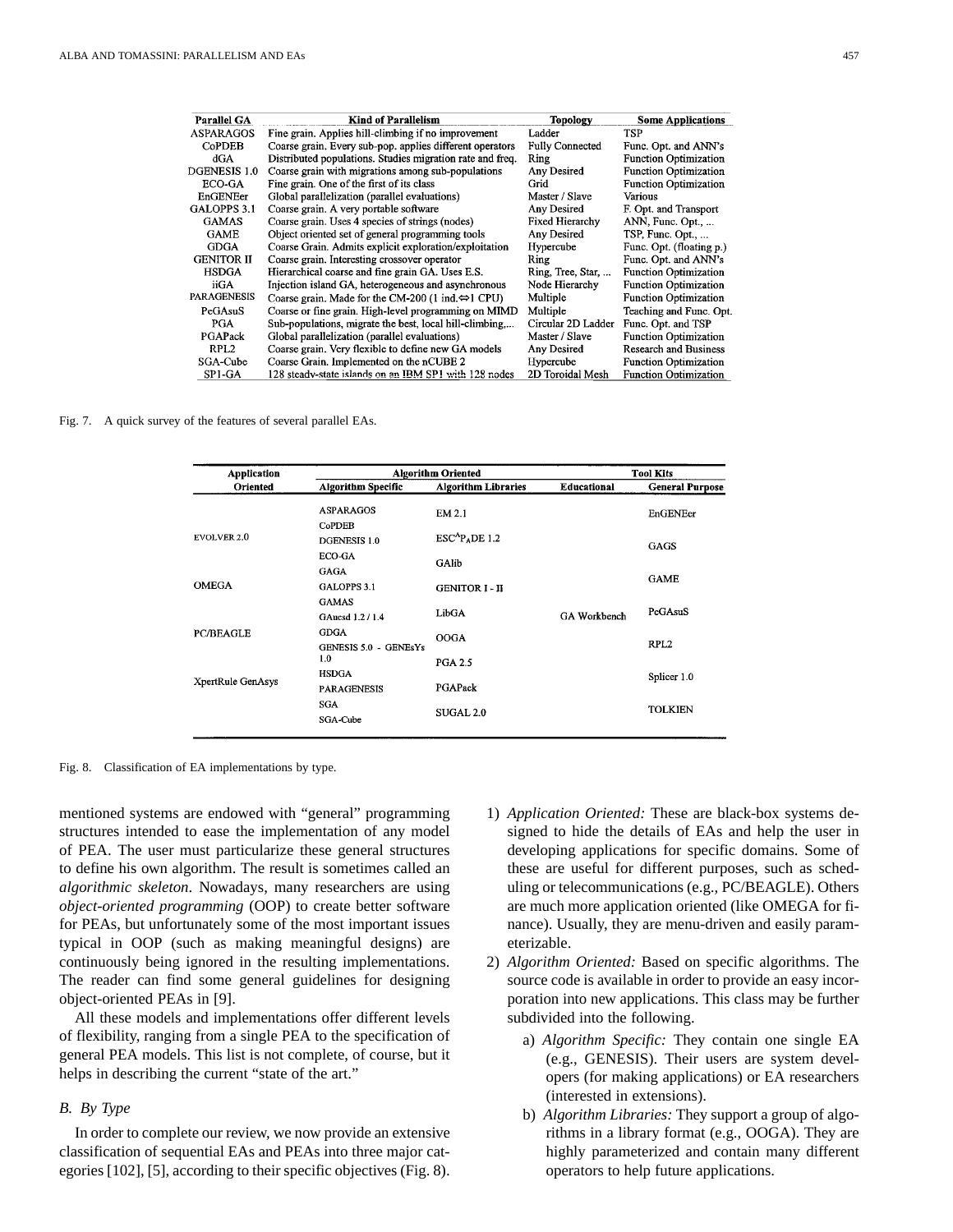- 3) *Tool Kits:* These are flexible environments for programming a range of different EAs and applications. They can be subdivided into the following.
	- a) *Educational:* Used for introducing EA concepts to novice users (e.g., GA Workbench). The basic techniques to track executions and results during the evolution are easily managed.
	- b) *General Purpose:* Useful for modifying, developing, and supervising a wide range of operators, algorithms and applications (e.g., Splicer).

Deeper explanations of these systems, detailed references, and up-to-date Internet pointers can be found in [5].

# *C. By Application*

Parallel EAs and dEAs have been shown to be useful in practice in a number of industrial and commercial applications. Many real-life problems may need days or weeks of computing time to solve on serial machines. Although the intrinsic time complexity of a problem cannot be lowered by using a finite amount of computing resources in parallel, parallelism often allows reducing these times to reasonable levels. This can be very important in an industrial or commercial setting where the time to solution is instrumental for decision making and competitivity. Furthermore, the new models offered by structured populations often allow better exploration of alternative solutions of the design space.

PEAs have been used successfully in operations research (OR), engineering, and manufacturing, finance, VLSI, and telecommunication problems, among others. It is impossible to review such work in a small space, since in fact this would need a separate survey to deal with the so wide spectrum of optimization tasks in which PEAs are being used with success. However, for the sake of completeness, we do provide a description of a few successful and real-world important applications in very relevant fields of the optimization with PEAs. The references therein are intended to help the reader find more information on the subject.

*Combinatorial optimization and OR:* Many important combinatorial optimization problems, according to present knowledge, do not admit efficient, polynomial-time deterministic algorithms. It is thus worth looking for heuristic algorithms that are able to find at least good, if not optimal, solutions, but without any guarantee. EAs are heuristics that have been much used in the field of combinatorial optimization, usually with very satisfactory results. Allowing PEAs does not change the intrinsic complexity of the problem, but can be a big help both for reducing the execution time as well as to better explore the search space. There exist several studies dealing with parallel and dEAs in combinatorial optimization. Here, we mention the articles of Gorges–Schleuter [57] and Mühlenbein [89], in which large versions of the TSP and other prototypical problems in combinatorial optimization were solved satisfactorily. Parallel ESs have also been used for combinatorial optimization (see, for instance, [41] and [111]). It was shown by the authors that various forms of PEAs are competitive with other methods and sometimes even superior.

*Telecommunication Network Design:* In mobile telecommunication network design, two major problems have to be solved: the placement of the antennas and the frequency assignment. Both are hard multiobjective optimization problems and both have been satisfactorily solved with PEAs. The frequency assignment problem (FAP) consists in attributing frequencies to a number of radio links in such a way as to simultaneously satisfy a large number of constraints and use as few distinct frequencies as possible. Meunier *et al.* have recently used a parallel multiobjective GA for the FAP [87]. Since the fitness function is very expensive to evaluate in this problem and has a distinct spatial structure, its calculation was parallelized in a master–slave manner with PVM, with each worker taking care of a portion of a geographical area. The algorithm has been applied to real cases with good results. Also, we can find in [82] a good work in solving different instances of several FAP benchmarks by applying ant colony optimization algorithms (ACO). On the other side, see [20] for learning about a PEA used for radio network design (placement of antennas).

*Financial Applications*: Financial markets are inherently unpredictable since, according to a widely held view, the price time series essentially follows a random walk. However, more recent work has convincingly shown that although the broad picture is correct, there are still some significant deviations from a strict random process that can be made use of (see, for example [80]). Some of the technologies aiming at market forecasting make use of so-called *indicators*, which are simply elaborate statistics computed from observed prices. Once suitable indicators have been computed, they can be combined according to logical rules to build *trading models*, which are combinations of indicators and trading rules that can be used to generate trading recommendations. However, indicator computation is an extremely lengthy process and choosing between alternative trading models is a hard problem. Chopard *et al.* [28] used parallel multipopulation genetic programming techniques to speed up the search for good trading models with good results. The trading models induced with parallel GP are robust, yield good out-of-sample performance, and are produced in hours instead of days or weeks.

*Design of Analog Electronic Circuits*: Modern circuit design is a difficult task that poses a number of challenges to engineers. While considerable progress has been made in automating the design in the case of digital circuits, analog and analog-digital circuit design has not enjoyed similar developments and somehow remains a form of art rather than solid engineering. By using heavy-duty parallel genetic programming, Koza and coworkers [73] have been able to synthesize complex analog circuits automatically from a high-level description of the circuit's desired function. Genetic programming has produced designs that are competitive with human-designed circuits, and even better in some cases. Furthermore, the GP approach is not limited to particular cases; it can be generalized directly to other problems. Parallelism has been instrumental in these calculations since they are extremely time-consuming.

*VLSI Design:* VLSI routing and placement problems are very important industrial problems. They are notoriously difficult to solve with standard algorithms due to the exponential time complexity increase with the instance size. Heuristic and approx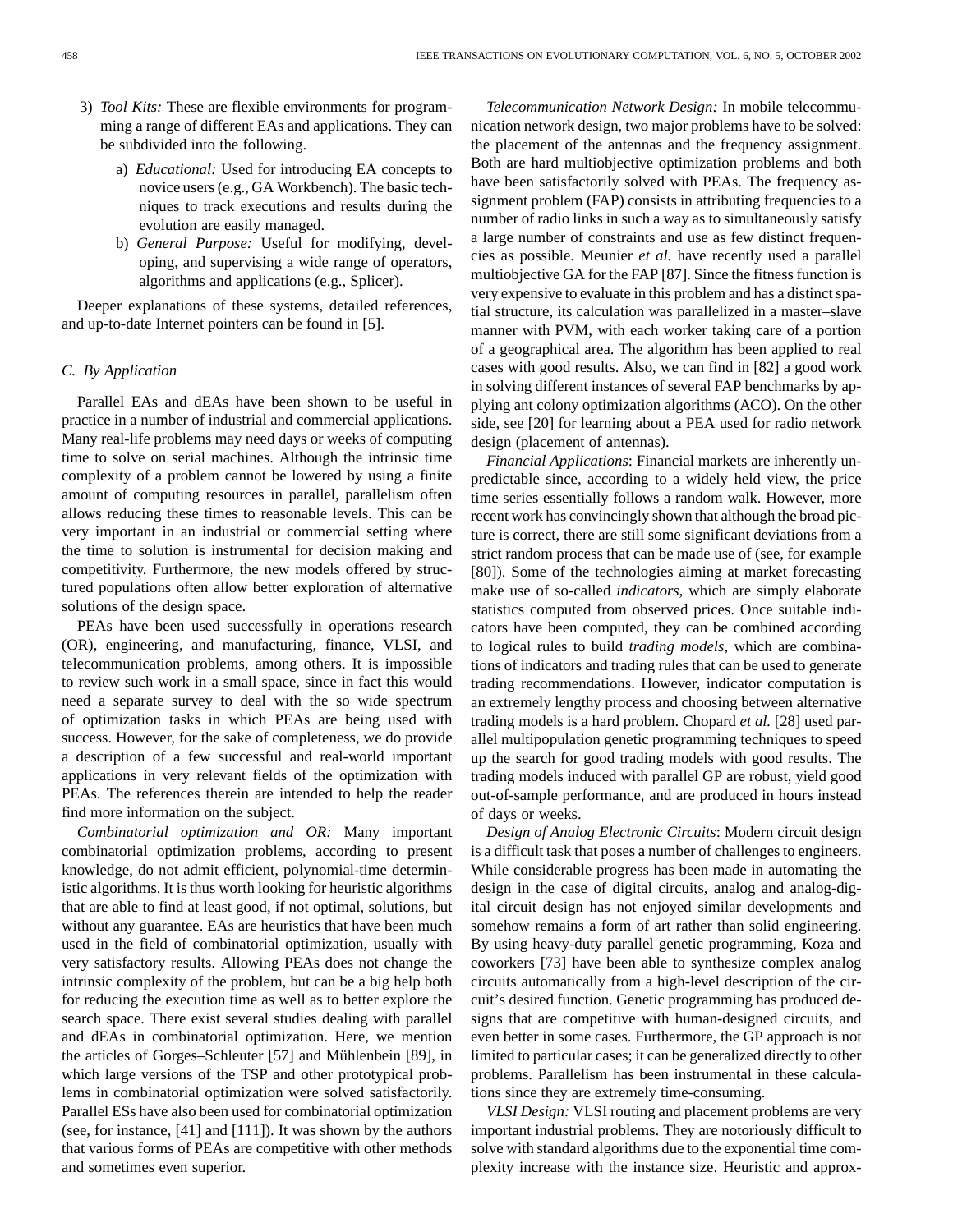imate algorithms are thus the only practical way of obtaining good solutions in reasonable times. An interesting application of parallel GAs to optimize routing in VLSI circuits subject to other industrially relevant constraints is presented in [77]. The author uses a classical island model with grid communication topology among subpopulations and also examines several policies for the selection of migrants and the migration frequency. The results are at least as good as those obtained with other popular methodologies, including sequential EAs, on a number of standard benchmark problems in the field.

*Engineering Design:* Good examples of parallel GAs in engineering design can be found, for example, in the work of Doorly and his group on aeronautical design optimization [36]. For another successful application, in [39] the authors combined parallel GAs with finite element methods for the optimization of flywheels. They compare a number of optimization methods including a standard island-parallel GA and the iiGA [78], which has been described in Section IV. In [39], the authors show that the iiGA is the most effective for the flywheel optimization problem and offers a number of distinct advantages over standard PEAs and over other commonly used methods such as simulated annealing. Again, the time to solution using PEAs allows one to either afford a better solution quality for a given problem size in less time, or a solution to a more realistic and bigger problem instance in the same time, which are both valuable improvements in engineering practice.

#### X. SUMMARY

This paper contains a modern survey of parallel models and implementations of EAs. We have stressed not only the associated algorithmic issues, but also the parallel tools for building PEAs. By summarizing the parallel algorithms, their applications, classes, and theoretical foundations, we intend to offer valuable information not only for beginners, but also for researchers working with EAs or heuristics in general.

The list of references has been elaborated to serve as a directory for granting the reader access to the valuable results that PEAs are offering to the research community. Most important trends have been discussed, yielding what we hope is a unified overview and a useful text.

#### ACKNOWLEDGMENT

The authors gratefully acknowledge the comments of the reviewers that helped in improving the contents of this work notably.

#### **REFERENCES**

- [1] P. Adamidis. (1994, Nov.) Review of parallel genetic algorithms nibliography. Tech. Rep., Aristotle Univ., Thessaloniki, Greece. [Online]. Available: http://www.control.ee.auth.gr/panos/papers/p̃ga\_review.ps.gz
- [2] P. Adamidis and V. Petridis, "Co-operating populations with different evolution behavior," in *Proc. 1996 IEEE Conf. Evolutionary Computation*. Piscataway, NJ: IEEE Press, 1996, pp. 188–191.
- [3] S. G. Akl, *The Design and Analysis of Parallel Algorithms*. Englewood Cliffs, NJ: Prentice-Hall, 1991.
- [4] E. Alba, "Parallel evolutionary algorithms can achieve superlinear performance," *Inform. Process. Lett.*, vol. 82, no. 1, pp. 7–13, Apr. 2002.
- [5] E. Alba and J. M. Troya, "A survey of parallel distributed genetic algorithms," *Complexity*, vol. 4, no. 4, pp. 31–52, 1999.
- [6]  $\rightarrow$  "Cellular evolutionary algorithms: Evaluating the influence of ratio," in *Parallel Problem Solving from Nature, PPSN VI*. ser. Lecture Notes in Computer Science, M. Schoenauer *et al.*, Eds. New York: Springer-Verlag, 2000, vol. 1917, pp. 29–38.
- [7]  $\rightarrow$  "Influence of the migration policy in parallel distributed gas with structured and panmictic populations," *Appl. Intell.*, vol. 12, no. 3, pp. 163–181, 2000.
- [8]  $\rightarrow$  "Analyzing synchronous and asynchronous parallel distributed genetic algorithms," *Future Gener. Comput. Syst.*, vol. 17, pp. 451–465, Jan. 2001.
- [9] -, "Gaining new fields of application for oop: The parallel evolutionary algorithm case," *J. Object Oriented Programming*, Dec. 2001.
- [10] -, "Improving flexibility and efficiency by adding parallelism to genetic algorithms," *Statist. Comput.*, vol. 12, no. 2, pp. 91–114, 2002.
- [11] D. Andre and J. R. Koza, "Parallel genetic programming: A scalable implementation using the transputer network architecture," in *Advances in Genetic Programming 2*, P. Angeline and K. Kinnear, Eds. Cambridge, MA: MIT Press, 1996, pp. 317–337.
- [12]  $\longrightarrow$ , "A parallel implementation of genetic programming that achieves super-linear performance," *J. Inform. Sci.*, vol. 106, no. 3–4, pp. 201–218, 1998.
- [13] T. Bäck, *Evolutionary Algorithms in Theory and Practice*. Oxford, U.K.: Oxford Univ. Press, 1996.
- [14] *Handbook of Evolutionary Computation*, T. Bäck, D. B. Fogel, and Z. Michalewicz, Eds., Oxford Univ. Press, Oxford, U.K., 1997.
- [15] *Handbook of Evolutionary Computation*, T. Bäck, D. B. Fogel, and Z. Michalewicz, Eds., Oxford Univ. Press, Oxford, U.K., 1997, pp. C3-2:1–C3-2:14.
- [16] S. Baluja, "Structure and performance of fine-grain parallelism in genetic search," in *Proc. 5th Int. Conf. Genetic Algorithms*, S. Forrest, Ed., 1993, pp. 155–162.
- [17] T. C. Belding, "The distributed genetic algorithm revisited," in *Proc. 6th Int. Conf. Genetic Algorithms*, L. J. Eshelman, Ed., 1995, pp. 114–121.
- [18] S. Benkner, "VFC: The Vienna fortran compiler," *Sci. Program.*, vol. 7, no. 1, pp. 67–81, 1999.
- [19] W. Bossert, "Mathematical optimization: Are there abstract limits on natural selection?," in *Mathematical Challenges to the Neo-Darwinian Interpretation of Evolution*, P. S. Moorhead and M. M. Kaplan, Eds. Philadelphia, PA: Wistar Inst. Press, 1967, pp. 35–46.
- [20] P. Calégari, F. Guidec, P. Kuonen, and D. Kobler, "Parallel island-based genetic algorithm for radio network design," *J. Parallel Distrib. Comput.*, vol. 47, pp. 86–90, 1997.
- [21] E. Cantú-Paz, "A survey of parallel genetic algorithms," *Calculateurs Parallèles, Réseaux et Systèmes Répartis*, vol. 10, no. 2, pp. 141–171, 1998.
- [22] -, *Efficient and Accurate Parallel Genetic Algorithms*. Norwell, MA: Kluwer, 2000.
- [23] E. Cantú-Paz and D. E. Goldberg, "Predicting speedups of idealized bounding cases of parallel genetic algorithms," in *Proc. 7th Int. Conf. Genetic Algorithms*, T. Bäck, Ed., 1997, pp. 113–120.
- [24] form the scalability of parallel genetic algorithms," *Evolut. Comput.*, vol. 7, no. 4, pp. 429–449, 1999.
- [25] M. Capcarrère, M. Tomassini, A. Tettamanzi, and M. Sipper, "A statistical study of a class of cellular evolutionary algorithms," *Evolut. Comput.*, vol. 7, no. 3, pp. 255–274, 1999.
- [26] A. Chipperfield and P. Fleming, *Parallel and Distributed Computing Handbook—Parallel Genetic Algorithms*, A. Y. H. Zomaya, Ed. New York: McGraw-Hill, 1996, pp. 1118–1143. .
- [27] F. S. Chong, "A Java based distributed approach to genetic programming on the Internet," Master's thesis, Univ. Birmingham, Birmingham, AL, 1998.
- [28] B. Chopard, O. Pictet, and M. Tomassini, "Parallel and distributed evolutionary computation for financial applications," *Parallel Algorith. Applic.*, vol. 15, pp. 15–36, 2000.
- [29] C. A. Coello, "A comprehensive survey of evolutionary-based multiobjective optimization techniques," *Knowledge Inform. Syst.*, vol. 1, no. 3, pp. 269–308, Aug. 1999.
- [30] J. P. Cohoon, S. U. Hegde, W. N. Martin, and D. Richards, "Punctuated equilibria: A parallel genetic algorithm," in *Proc. 2nd Int. Conf. Genetic Algorithms*, J. J. Grefenstette, Ed., 1987, pp. 148–154.
- [31] D. E. Comer and D. L. Stevens, *Internetworking with TCP/IP (Volume III)*. Englewood Cliffs, NJ: Prentice-Hall, 1993.
- [32] C. Cotta, E. Alba, and J. M. Troya, "Stochastic reverse hillclimbing and iterated local search," in *Proc. 1999 Congress Evolutionary Computation*. Piscataway, NJ: IEEE Press, 1999, vol. 2, pp. 1558–1565.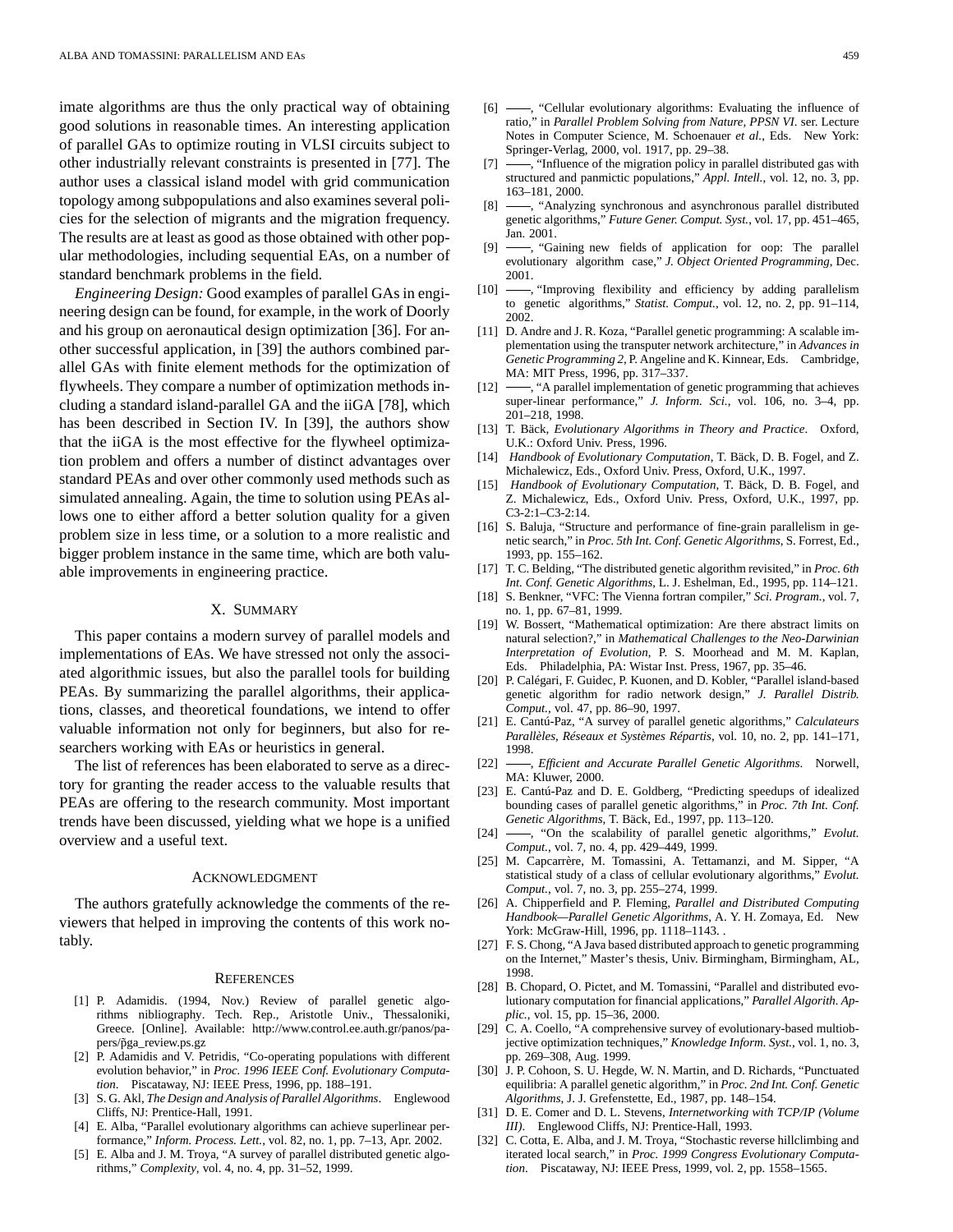- [33] J. M. Daida, S. J. Ross, and B. C. Hannan, "Biological symbiosis as a metaphor for computational hybridization.," in *Proc. 6th Int. Conf. Genetic Algorithms*, L. J. Eshelman, Ed., 1995, pp. 328–335.
- [34] Y. Davidor, "A naturally occurring niche and species phenomenon: The model and first results," in *Proc. 4th Int. Conf. Genetic Algorithms*, R. K. Belew and L. B. Booker, Eds., 1991, pp. 257–263.
- [35] *Handbook of Evolutionary Computation—Specification Methods*, T. Bäck, D. B. Fogel, and Z. Michalewicz, Eds., Oxford Univ. Press, Oxford, U.K., 1997, pp. C6.2:1–C6.2:5.
- [36] D. J. Doorly, J. Peiró, T. Kuan, and J.-P. Oesterle, "Optimization of airfoils using parallel genetic algorithms," in *Proc. 15th AIAA Int. Conf. Numerical Methods in Fluid Mechanics*, Monterey, CA, 1996.
- [37] S. Droste and D. Wiesmann, "On Representation and Genetic Operators in Evolutionary Algorithms," Univ. Dortmund, FB Informatik, SFB 531, Dortmund, Germany, Tech. Rep. CI 41/98, 1998.
- [38] B. S. Duncan, "Parallel evolutionary programming," in *Proc. 2nd Annu. Conf. Evolutionary Programming*, D. B. Fogel and W. Ahmar, Eds. La Jolla, CA: Evolut. Prog. Soc., 1993, pp. 202–208.
- [39] D. Eby, R. Averill, W. Punch, and E. D. Goodman, "Optimal design of flywheels using an injection island genetic algorithm," *Artif. Intell. Eng., Des., Manuf.*, vol. 13, pp. 289–402, 1999.
- [40] J. A. Erickson, R. E. Smith, and D. E. Goldberg, "SGA-Cube, a Simple Genetic Algorithm for Ncube 2 Hypercube Parallel Computers," Univ. Alabama, Birmingham, Tech. Rep. 91 005, 1991.
- [41] I. De Falco, R. Del Balio, E. Tarantino, and R. Vaccaro, "Testing parallel evolution strategies on the quadratic assignment problem," *Proc. IEEE 1993 Int. Conf. Systems, Man and Cybernetics*, vol. V, pp. 254–259, 1993.
- [42] F. Fernández, M. Tomassini, W. F. Punch III, and J. M. Sánchez, "Experimental study of multipopulation parallel genetic programming," in *Proc. EuroGP'2000—Genetic Programming*, vol. 1802, R. Poli, W. Banzhaf, W. B. Langdon, J. F. Miller, P. Nordin, and T. C. Fogarty, Eds., 2000, pp. 283–293.
- [43] F. Fernández, M. Tomassini, and L. Vanneschi, "Studying the influence of communication topology and migration on distributed genetic programming," in *Proc. EuroGP'2001—Genetic Programming*, vol. 2038, J. Miller, M. Tomassini, P. L. Lanzi, C. Ryan, A. Tettamanzi, and W. B. Langdon, Eds., 2001, pp. 50–63.
- [44] D. B. Fogel and A. Ghozeil, "A note on representations and variation operators," *IEEE Trans. Evol. Comput.*, vol. 1, pp. 159–161, July 1997.
- [45] Message Passing Interface Forum, "MPI: A message-passing interface standard," *Int. J. Supercomput. Applic.*, vol. 8, no. 3–4, pp. 165–414, 1994.
- [46] I. Foster and C. Kesselmann, "Globus: A metacomputing infrastructure toolkit," *J. Supercomput. Applic.*, vol. 11, no. 2, pp. 115–128, 1997.
- [47]  $\longrightarrow$ , *The Grid: Blueprint for a New Computing Infrastructure*. San Mateo, CA: Morgan Kaufmann, 1999.
- [48] F. Glover, "A user's guide to tabu search," *Annals Oper. Res.*, vol. 41, pp. 3–28, 1993.
- [49] D. E. Goldberg, *Genetic Algorithms in Search, Optimization and Machine Learning*. Reading, MA: Addison-Wesley, 1989.
- [50]  $\rightarrow$ , "Sizing populations for serial and parallel genetic algorithms," in *Proc. 3rd Int. Conf. Genetic Algorithms*, J. D. Schaffer, Ed., 1989, pp. 70–79.
- [51] D. E. Goldberg and K. Deb, "A comparative analysis of selection schemes used in genetic algorithms," in *Foundations of Genetic Algorithms*, G. J. E. Rawlins, Ed. San Mateo, CA: Morgan Kaufmann, 1991, pp. 69–93.
- [52] D. E. Goldberg and R. E. Smith, "Nonstationary function optimization using genetic algorithms with dominance and diploidy," in *Proc. 2nd Int. Conf. Genetic Algorithms*, J. J. Grefenstette, Ed., 1987, pp. 59–68.
- [53] E. D. Goodman, "An Introduction to GALOPPS v3.2," GARAGe, I. S. Lab., Dpt. of C. S. and C.C.C.A.E.M., Michigan State Univ., East Lansing, MI, Tech. Rep. 96-07-01, 1996.
- [54] V. S. Gordon and D. Whitley, "Serial and parallel genetic algorithms as function optimizers," in *Proc. 5th Int. Conf. Genetic Algorithms*, S. Forrest, Ed., 1993, pp. 177–183.
- [55] M. Gorges-Schleuter, "ASPARAGOS an asynchronous parallel genetic optimization strategy," in *Proc. 3rd Int. Conf. Genetic Algorithms*, J. D. Schaffer, Ed., 1989, pp. 422–427.
- [56] , "Asparagos96 and the traveling salesman problem," in *Proc. 4th Int. Conf. Evolutionary Computation*, T. Bäck, Ed., 1997, pp. 171–174.
- [57]  $\rightarrow$  "On the power of evolutionary optimization at the example of ATSP and large TSP problems," in *Proc. 4th Eur. Conf. Artificial Life*, P. Husbands and I. Harvey, Eds., 1997.
- [58] , "An analysis of local selection in evolution strategies," in *Proc. Genetic and Evolutionary Conf. GECCO99*, vol. 1, 1999, pp. 847–854.
- [59] J. J. Grefenstette, "Parallel adaptive algorithms for function optimization," Vanderbilt Univ., Nashville, TN, Tech. Rep. CS-81-19, 1981.
- [60] A. S. Grimshaw and W. A. Wulf, "The legion vision of a worldwide virtual computer," *Commun. ACM*, vol. 40, no. 1, pp. 39–45, 1997.
- [61] P. B. Grosso, "Computer simulation of genetic adaptation: Parallel subcomponent interaction in a multilocus model," Ph.D. dissertation, Univ. Michigan, Ann Arbor, 1985.
- [62] UEA CALMA Group, "Calma project report 2.4: Parallelism in combinatorial optimization," School of Inform. Syst., Univ. East Anglia, Norwich, U.K., Tech. Rep., Sept. 18, 1995.
- [63] F. Gruau, "Neural networks synthesis using cellular encoding and the genetic algorithm," Ph.D. dissertation, Univ. Claude Bernard-Lyon I, Lyon, France, 1994.
- [64] W. E. Hart, S. Baden, R. K. Belew, and S. Kohn, "Analysis of the numerical effects of parallelism on a parallel genetic algorithm," in IEEE Proc. Workshop on Solving Combinatorial Optimization Problems in Parallel (IPPS97), [CD-ROM], IEEE, Piscataway, NJ, 1997.
- [65] F. Herrera and M. Lozano, "Gradual distributed real-coded genetic algorithms," *IEEE Trans. Evol. Comput.*, vol. 4, pp. 43–63, 2000.
- [66] F. Herrera, M. Lozano, and C. Moraga, "Hybrid distributed real-coded genetic algorithms," in *Parallel Problem Solving from Nature, PPSN IV*. ser. Lecture Notes in Computer Science, A. Eiben, T. Bäck, M. Schoenauer, and H.-P. Schwefel, Eds. Berlin, Germany: Springer-Verlag, 1998, vol. 1498, pp. 603–612.
- [67] W. D. Hills, "Co-evolving parasites improve simulated evolution as an optimization procedure.," in *Artificial Life II*. ser. Studies in the Sciences of Complexity, C. G. Langton, C. Taylor, J. D. Farmer, and S. Rasmussen, Eds. Redwood City, CA: Addison-Wesley, 1992, vol. X, pp. 313–324.
- [68] J. H. Holland, *Adaptation in Natural and Artificial Systems*. Ann Arbor, MI: Univ. Michigan Press, 1975.
- [69] K. Hwang, *Advanced Computer Architecture*. New York: McGraw Hill, 1993.
- [70] JavaSoft. RMI: The JDK 1.1 Specification (1997). [Online]. Available: javasoft.com/products/jdk/1.1/docs/guide/rmi/index.html
- [71] K. A. De Jong, "An Analysis of the Behavior of a Class of Genetic Adaptive Systems," Ph.D. Thesis, Univ. Michigan, 1975. 5140B, university microfilms no. 76-9381.
- [72] S. Khuri, T. Bäck, and J. Heitkötter, "An evolutionary approach to combinatorial optimization problems," in *Proc. 22nd ACM Computer Science Conf.*, 1994, pp. 66–73.
- [73] J. Koza, F. H. Bennet III, D. Andre, and M. A. Keane, "The design of analog circuits by means of genetic programming," in *Evolutionary Design by Computers*, P. J. Bentley, Ed. San Francisco, CA: Morgan Kaufmann, 1999, pp. 365–385.
- [74] P. J. Van Laarhoven and E. H. L. Aarts, *Simulated Annealing: Theory and Applications*. Norwell, MA: Kluwer, 1988.
- [75] D. Levine, "A Parallel Genetic Algorithm for the Set Partitioning Problem," Argonne Nat. Lab., Math. Comput. Sci. Div., Argonne, France, Tech. Rep. ANL-94/23, 1994.
- [76] -, "Users Guide to the PGAPack Parallel Genetic Algorithm Library," Argonne Nat. Lab. , Math. Comput. Sci. Div., Tech. Rep. ANL-95/18, Jan. 31, 1995.
- [77] J. Lienig, "A parallel genetic algorithm for performance-driven VLSI routing," *IEEE Trans. Evol. Comput.*, vol. 1, pp. 29–39, Apr. 1997.
- [78] S. C. Lin, W. F. Punch, and E. D. Goodman, "Coarse-grain parallel genetic algorithms: Categorization and a new approach," in *Proc. 6th IEEE SPDP*, 1994, pp. 28–37.
- [79] S. H. Lin, E. D. Goodman, and W. F. Punch, "Investigating parallel genetic algorithms on job shop scheduling problems.," in *Proc. 6th Int. Conf. Evolutionary Programming*, P. Angeline, R. Reynolds, J. McDonnell, and R. Eberhart, Eds. Berlin, Germany: Springer, 1997, pp. 383–393.
- [80] B. Mandelbrot, *Fractals and Scaling in Finance*. New York: Springer, 1997.
- [81] B. Manderick and P. Spiessens, "Fine-grained parallel genetic algorithms," in *Proc. 3rd Int. Conf. Genetic Algorithms*, J. D. Schaffer, Ed., 1989, pp. 428–433.
- [82] V. Maniezzo and A. Carbonaro, "An ants heuristic for the frequency assignment problem," *Future Gener. Comput. Syst.*, vol. 16, pp. 927–935, 2000.
- [83] W. N. Martin, J. Liening, and J. P. Cohoon, "Island (migration) models: Evolutionary algorithms based on punctuated equilibria," in *Evolutionary Computation 2: Advanced Algorithms and Operators*, T. Bäck, D. B. Fogel, and Z. Michalewicz, Eds. London, U.K.: IOP Publishing, 2000, vol. 2, pp. 101–124.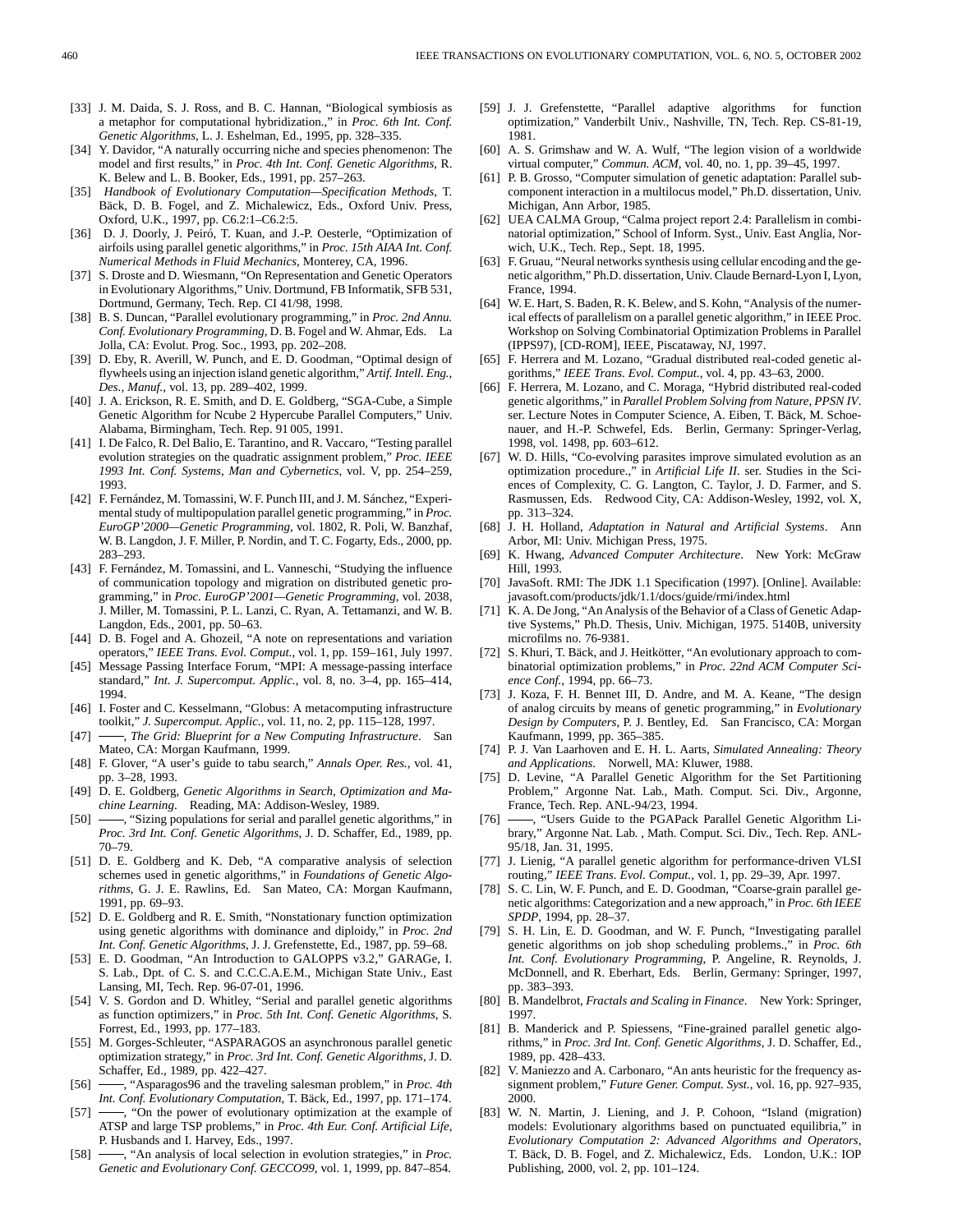- [84] T. Maruyama, T. Hirose, and A. Konagaya, "A fine-grained parallel genetic algorithm for distributed parallel systems," in *Proc. 5th Int. Conf. Genetic Algorithms*, S. Forrest, Ed., 1993, pp. 184–190.
- [85] M. Mejía-Olvera and E. Cantú-Paz, "DGENESIS-software for the execution of distributed genetic algorithms," in *Proc. XX Conf. Latinoamericana de Informática*, 1994, pp. 935–946.
- [86] R. Menke, "A Revision of the Schema Theorem," Univ. Dortmund, FB Informatik, SFB 531, Dortmund, Germany, Tech. Rep. CI 14/97, Dec. 4, 1997.
- [87] H. Meunier, E. G. Talbi, and P. Reininger, "A multiobjective genetic algorithm for radio network optimization," in *Proc. Congress on Evolutionary Computation 2000*, 2000, pp. 317–324.
- [88] Z. Michalewicz, *Genetic Algorithms* + *Data Structures* = *Evolution Programs*, 3rd ed, Berlin, Germany: Springer-Verlag, 1996.
- [89] H. Mühlenbein, "Parallel genetic algorithms in combinatorial optimization," in *Computer Science and Operations Research*, O. Balci, R. Sharda, and S. Zenios, Eds. New York: Pergamon, 1992, pp. 441–456.
- [90] H. Mühlenbein and D. Schlierkamp-Voosen, "Predictive models for the breeder genetic algorithm I. Continuous parameter optimization,' *Evolut. Comput.*, vol. 1, no. 1, pp. 25–49, 1993.
- [91] H. Mühlenbein, M. Schomisch, and J. Born, "The parallel genetic algorithm as function optimizer," *Parallel Comput.*, vol. 17, pp. 619–632, Sept. 1991.
- [92] M. Munetomo, Y. Takai, and Y. Sato, "An efficient migration scheme for subpopulation-based ansynchronously parallel genetic algorithms,' in *Proc. 5th Int. Conf. Genetic Algorithms*, S. Forrest, Ed., 1993, p. 649.
- [93] B. Naudts, D. Suys, and A. Verschoren, "Epistasis as a basic concept in formal landscape analysis," in *Proc. 7th Int. Conf. Genetic Algorithms*, T. Bäck, Ed., 1997, pp. 65–72.
- [94] K. M. Nelson, "Function optimization and parallel evolutionary programming on the MasPar MP-1," in *Proc. 3rd Annu. Conf. Evolutionary Programming*, A. V. Sebald and L. J. Fogel, Eds., 1994, pp. 324–334.
- [95] T. Niwa and M. Tanaka, "Analysis on the island model parallel genetic algorithms for the genetic drifts," in *Proc. Simulated Evolution and Learning (SEAL'98)*, B. McKay, X. Yao, C. S. Newton, J. H. Kim, and T. Furuhashi, Eds. River Edge, NJ: World Scientific, 1998, pp. 349–356.
- [96] M. Oussaidène, B. Chopard, O. Pictet, and M. Tomassini, "Parallel genetic programming and its application to trading model induction," *Parallel Comput.*, vol. 23, pp. 1183–1198, 1997.
- [97] C. C. Pettey and M. R. Leuze, "A theoretical investigation of a parallel genetic algorithm," in *Proc. 3rd Int. Conf. Genetic Algorithms*, J. D. Schaffer, Ed., 1989, pp. 398–405.
- [98] J. C. Potts, T. D. Giddens, and S. B. Yadav, "The development and evaluation of an improved genetic algorithm based on migration and artificial selection," *IEEE Trans. Syst., Man, Cybern.*, vol. 24, pp. 73–86, 1994.
- [99] W. Punch, "How effective are multiple populations in genetic programming," in *Proc. 3rd Annu. Conf. Genetic Programming 1998*, J. R. Koza, W. Banzhaf, K. Chellapilla, K. Deb, M. Dorigo, D. B. Fogel, M. Garzon, D. Goldberg, H. Iba, and R. L. Riolo, Eds., 1998, pp. 308–313.
- [100] N. J. Radcliffe and P. D. Surry, "Fitness variance of formae and performance prediction," in *Foundations of Genetic Algorithms*, L. D. Whitley and M. D. Vose, Eds. San Mateo, CA: Morgan Kaufmann, 1995, vol. 3, pp. 51–72.
- [101] -, "The reproductive plan language RPL2: Motivation, architecture and applications," in *Genetic Algorithms in Optimization, Simulation and Modeling*, J. Stender, E. Hillebrand, and J. Kingdon, Eds. Amsterdam, The Netherlands: IOS Press, 1999.
- [102] J. L. Ribeiro-Filho, C. Alippi, and P. Treleaven, "Genetic algorithm programming environments," in *Parallel Genetic Algorithms: Theory and Applications*, J. Stender, Ed. Amsterdam, The Netherlands: IOS Press, 1993, pp. 65–83.
- [103] G. A. Riessen, J. Williams, and X. Yao, "PEPNet: Parallel evolutionary programming for constructing artificial neural networks," in *Proc. 6th Int. Conf. Evolutionary Programming*, P. Angeline, R. G. Reynolds, J. R. McDonnell, and R. Eberhart, Eds, Berlin, Germany: Springer, 1997, vol. 1213, pp. 35–45.
- [104] G. Robbins, "EnGENEer—The evolution of solutions," in *Proc. 5th Annu. Seminar Neural Networks and Genetic Algorithms*, London, U.K., 1992.
- [105] G. Rudolph, "Global optimization by means of distributed evolution strategies," in *Parallel Problem Solving from Nature*, vol. 496, H.-P. Schwefel and R. Männer, Eds., 1991, pp. 209–213.
- [106] G. Rudolph and J. Sprave, "A cellular genetic algorithm with self-adjusting acceptance thershold," in *Proc. 1st IEE/IEEE Int. Conf. Genetic Algorithms in Engineering Systems: Innovations and Applications*, 1995, pp. 365–372.
- [107] -, "Significance of locality and selection pressure in the Grand Deluge evolutionary algorithm," in *Parallel Problem Solving from Nature—PPSN IV*, vol. 1141, H.-M. Voigt, W. Ebeling, I. Rechenberg, and H.-P. Schwefel, Eds., 1996, pp. 666–675.
- [108] J. Sarma and K. A. De Jong, "An analysis of the effect of the neighborhood size and shape on local selection algorithms," in *Parallel Problem Solving from Nature (PPSN IV)*, ser. Lecture Notes in Computer Science, H. M. Voigt, W. Ebeling, I. Rechenberg, and H.-P. Schwefel, Eds., 1996, vol. 1141, pp. 236–244.<br>[109] —, "An analysis of lo
- $-$ , "An analysis of local selection algorithms in a spatially structured evolutionary algorithm," in *Proc. 7th Int. Conf. Genetic Algorithms*, T. Bäck, Ed., 1997, pp. 181–186.
- [110]  $\longrightarrow$ , "The behavior of spatially distributed evolutionary algorithms in nonstationary environments," in *Proc. Genetic Evolutionary Computation Conf.*, W. Banzhaf *et al.*, Eds., 1999, pp. 572–578.
- [111] M. Schütz and J. Sprave, "Application of parallel mixed-integer evolution strategies with mutation rate pooling.," in *Evolutionary Programming V—Proc. 5th Annu. Conf. Evolutionary Programming (EP'96)*, L. J. Fogel, P. J. Angeline, and T. Báck, Eds., 1996, pp. 345–354.
- [112] M. Sefrioui and J. Périaux, "A hierarchical genetic algorithm using multiple models for optimization," in *Parallel Problem Solving from Nature—PPSN VI*. ser. Lecture Notes in Computer Science, M. Schoenauer, K. Deb, G. Rudolph, X. Yao, E. Lutton, J. J. Merelo, and H.-P. Schwefel, Eds, Berlin: Springer-Verlag, 2000, vol. 1917, pp. 879–888.
- [113] R. Shonkwiler, "Parallel genetic algorithms," in *Proc. 5th Int. Conf. Genetic Algorithms*, S. Forrest, Ed., 1993, pp. 199–205.
- [114] M. Sipper, *Evolution of Parallel Cellular Machines: The Cellular Programming Approach*, Berlin, Germany: Springer-Verlag, 1997.
- [115] G. Spezzano, G. Folino, and C. Pizzuti, "CAGE: A tool for parallel genetic programming applications," in *Proc. EuroGP'2001 Genetic Programming*, vol. , 2038, J. Miller, M. Tomassini, P. L. Lanzi, C. Ryan, A. Tettamanzi, and W. B. Langdon, Eds., 2001, pp. 64–73.
- [116] P. Spiessens and B. Manderick, "A massively parallel genetic algorithm," in *Proc. 4th Int. Conf. Genetic Algorithms*, L. B. Booker and R. K. Belew, Eds., 1991, pp. 279–286.
- [117] J. Sprave, "A unified model of nonpanmictic population structures in evolutionary algorithms," in *Proc. Congress on Evolutionary Computation (CEC'99)*, NJ, 1999, pp. 1384–1391.
- [118] J. Stender, Ed., *Parallel Genetic Algorithms: Theory and Applications*. Amsterdam, The Netherlands: IOS Press, 1993.
- [119] V. S. Sunderam, "PVM: A framework for parallel distributed computing," *J. Concurr. Practice and Experience*, vol. 2, no. 4, pp. 315–339, 1990.
- [120] V. S. Sunderam and G. A. Geist, "Heterogeneous parallel and distributed computing," *Parallel Comput.*, vol. 25, pp. 1699–1721, 1999.
- [121] G. Syswerda, "Uniform crossover in genetic algorithms," in *Proc. 3rd Int. Conf. Genetic Algorithms*, J. D. Schaffer, Ed., 1989, pp. 2–9.
- [122]  $\longrightarrow$ , "A study of reproduction in generational and steady-state genetic algorithms," in *Foundations of Genetic Algorithms*, G. J. E. Rawlins, Ed. San Mateo, CA: Morgan Kaufmann, 1991, pp. 94–101.
- [123] E.-G. Talbi, "A Taxonomy of Hybrid Metaheuristics," Univ. Lille, Lab. Inform. Fundam., Lille, France, Tech. Rep. TR-183, May 1998.
- [124] E.-G. Talbi, Z. Hafidi, D. Kebbal, and J.-M. Geib, "MARS: An adaptive parallel programming environment," in *High Performance Cluster Computing*, B. Rajkumar, Ed. Englewood Cliffs, NJ: Prentice-Hall, 1999, vol. 1, pp. 722–739.
- [125] R. Tanese, "Parallel genetic algorithms for a hypercube," in *Proc. 2nd Int. Conf. Genetic Algorithms*, J. J. Grefenstette, Ed., 1987, p. 177.
- [126] —, "Distributed genetic algorithms," in *ICGA-3*, J. D. Schaffer, Ed., 1989, pp. 434–439.
- [127] A. Tettamanzi and M. Tomassini, *Soft Computing: Integrating Evolutionary, Neural and Fuzzy Systems*. New York: Springer, 2001.
- [128] M. Tomassini, "The parallel genetic cellular automata: Application to global function optimization," in *Proc. Int. Conf. Artificial Neural Networks and Genetic Algorithms*, R. F. Albrecht, C. R. Reeves, and N. C. Steele, Eds. New York, 1993, pp. 385–391.
- [129] A. Umar, *Object-Oriented Client/Server Internet Environments*. Englewood Cliffs, NJ: Prentice-Hall, 1997.
- [130] J. Wakunda and A. Zell, "Median-selection for parallel steady-state evolution strategies," in *Proc. 6th Int. Conf. Parallel Problem Solving from Nature—PPSN VI*, vol. 1917, M. Schoenauer, K. Deb, G. Rudolph, X. Yao, E. Lutton, J. J. Merelo, and H.-P. Schwefel, Eds., Sept. 16–20, 2000, pp. 405–414.
- [131] D. Whitley, "Cellular genetic algorithms," in *Proc. 5th Int. Conf. Genetic Algorithms*, S. Forrest, Ed., 1993, p. 658.
- [132]  $\_\_\_\$ , "A genetic algorithm tutorial," *Statist. Comput.*, vol. 4, pp. 65–85, 1994.